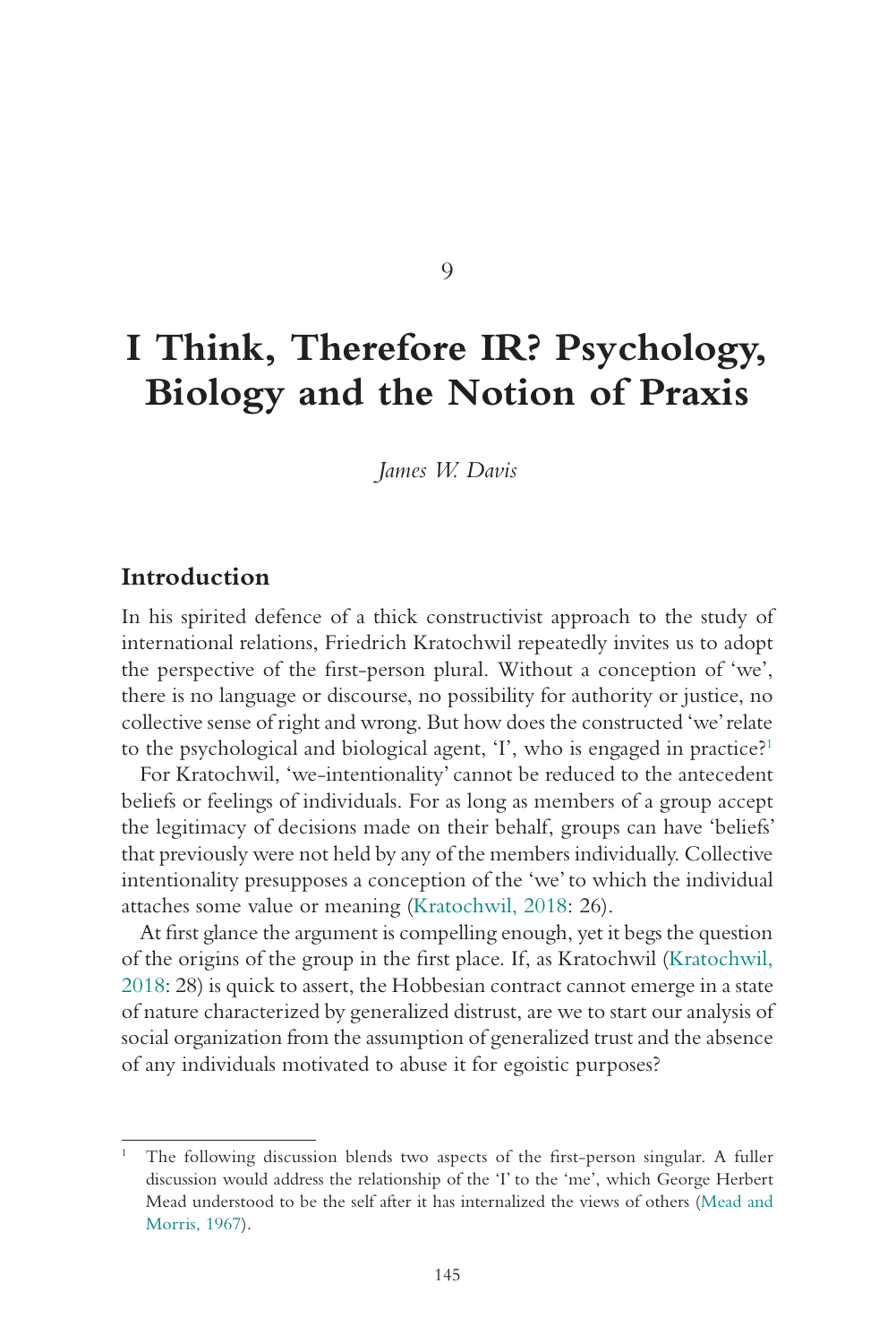A related objective is to draw our attention to the ways in which language not only describes but also constitutes the social world. Most social facts are reproduced via concepts that find their articulation in language and derive their meaning from malleable practice. The implications for social science epistemology are significant. '[E]specially in the social world, the question of what "is" ("this note is legal tender") runs from the mind to the world (mind dependence), instead of the other way around as conceptualized by positivist "theories"' (Kratochwil, 2018: 7). Yet it is worth reminding ourselves that the mind is a property of individuals, even as Kratochwil takes pains to point out, we can recognize collective intentionality without postulating something like a collective mind.<sup>2</sup> Thus, his assertion that a concern with a coherent account – which avoids the two extremes of reducing collective intentionality to the aggregate of individual intentionality or the assumption of a disembodied group mind – is an instance of misplaced concreteness seems beside the point as it does not answer the question of how 'we' intentionality is formed in the individual mind (Kratochwil, 2018: 26). The question, as Kratochwil (2018: 36) himself puts it, is how emotions and feelings are related to social practices, in particular language.

With no claims to providing a coherent answer to these conundrums, in what follows I want to explore the link between the first-person singular and plural – the 'I' and the 'we' – from the perspective of contemporary work in biology, cognitive psychology and neuroscience. In doing so, I suggest that Kratochwil's thick constructivism at once is too radical and too conservative. It is too radical because it neglects the fact that the feelings, sentiments and emotions that provide the motivations for much of the behaviour he seeks to explain are not 'floating freely' (to borrow a term from a proponent of a rather 'thin' constructivism) but are embodied in and experienced by biological agents. Someone has to 'feel' the rights and wrongs that give rise to the discourse on grievances central to meaning-making in society, and feeling is a function of biology. At the same time, widespread variation within and among cultures – in particular with respect to when and how biological agents experience feelings such as anger, guilt, shame or pride – allows us to dispense with crude claims of biological determinism. Biology and culture are mutually implicated. Each constrains and conditions the effects of the other.

Reminding ourselves that sentiments and feelings are embodied in biological agents directs our attention to the fact that human biology is the product of genetic adaptations to environmental and reproductive challenges faced by our forebears, some of which influence our behaviour. At first glance

<sup>2</sup> For an argument that communities of praxis are characterized by a form of collective cognition, see Adler (2019).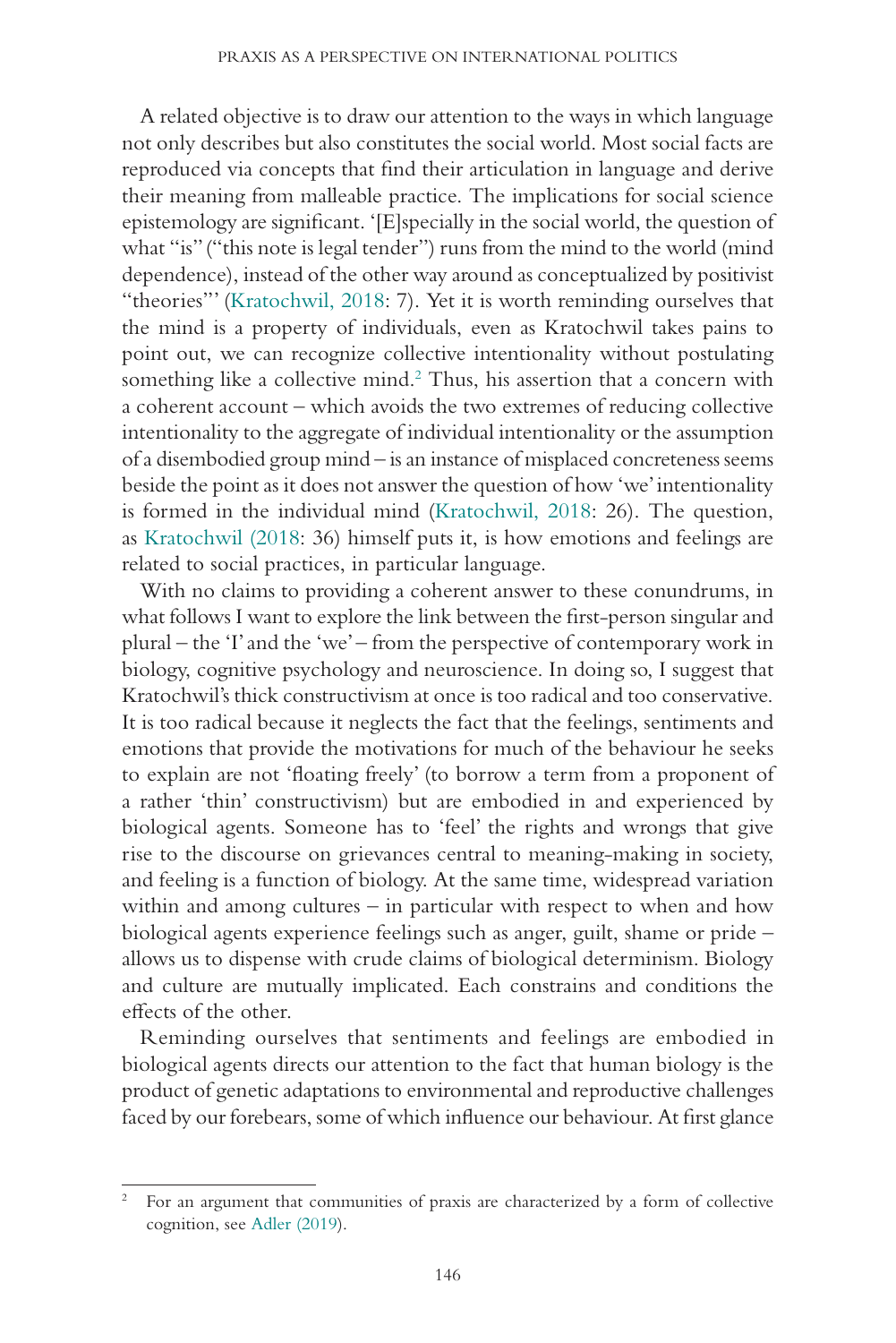perhaps ironic, it is our emerging understanding of the genetic bases of social behaviour that leads me to suggest that Kratochwil's constructivism may be too conservative. Though some elements of culture likely are the product of long-term evolutionary adaptations to the physical environments within which humans have lived, other evolutionary adaptions likely were induced by culture. Less widely appreciated is the fact that variation in individual behaviour can be the result of biological changes induced by the individual's social environment. Understood either as a form of praxis or as the more general category to which praxis belongs, culture can change the biology of individual human beings in ways that produce non-trivial behavioural patterns. Moreover, evidence is mounting that these biologically produced behavioural effects can persist across generations.

Though a comprehensive treatment of the various strands of research is not possible here, in what follows I summarize some of the relevant findings in contemporary psychology, neuroscience and evolutionary biology and then turn to the ways in which the links between the 'I' and the 'we' suggest a much broader research agenda for the sort of 'thick' constructivism championed by Kratochwil.

## **The psychology of feelings, cognition and behaviour**

Emotions, and their relationship to linguistic concepts, which are collective representations and thus the stuff of constructivism, are central to Kratochwil's conception of the 'we'. In contrast to environmental pressures or institutional constraints that may compel cohesion among individuals with similar interests from the outside, Kratochwil's 'language dependent feelings' act as a sort of social glue that bonds the group from within: 'feelings of remorse, shame, admiration, and dignity have to do with *who* and *what we are*' (Kratochwil, 2018: 36). But how do emotions relate to individual behaviour and how does group membership lead to individual feelings of remorse, shame, admiration and the like?

In both popular and scholarly discussions, emotional behaviour frequently is juxtaposed to rational decision-making.<sup>3</sup> Conceiving feelings to be distinct from cognition, adherents to this position regard emotions as hindrances to rational responses in situations of choice. The belief was evident in the answer Donald Trump's ghost writer provided when asked about the former president's cognitive style: '[h]e feels things and he thinks that the things he feels are thoughts' (Davis et al, 2017). When it comes to leaders, we fear

<sup>3</sup> The following discussions of cognition, evolution and genetics summarize more extensive arguments found in Davis and McDermott (2020).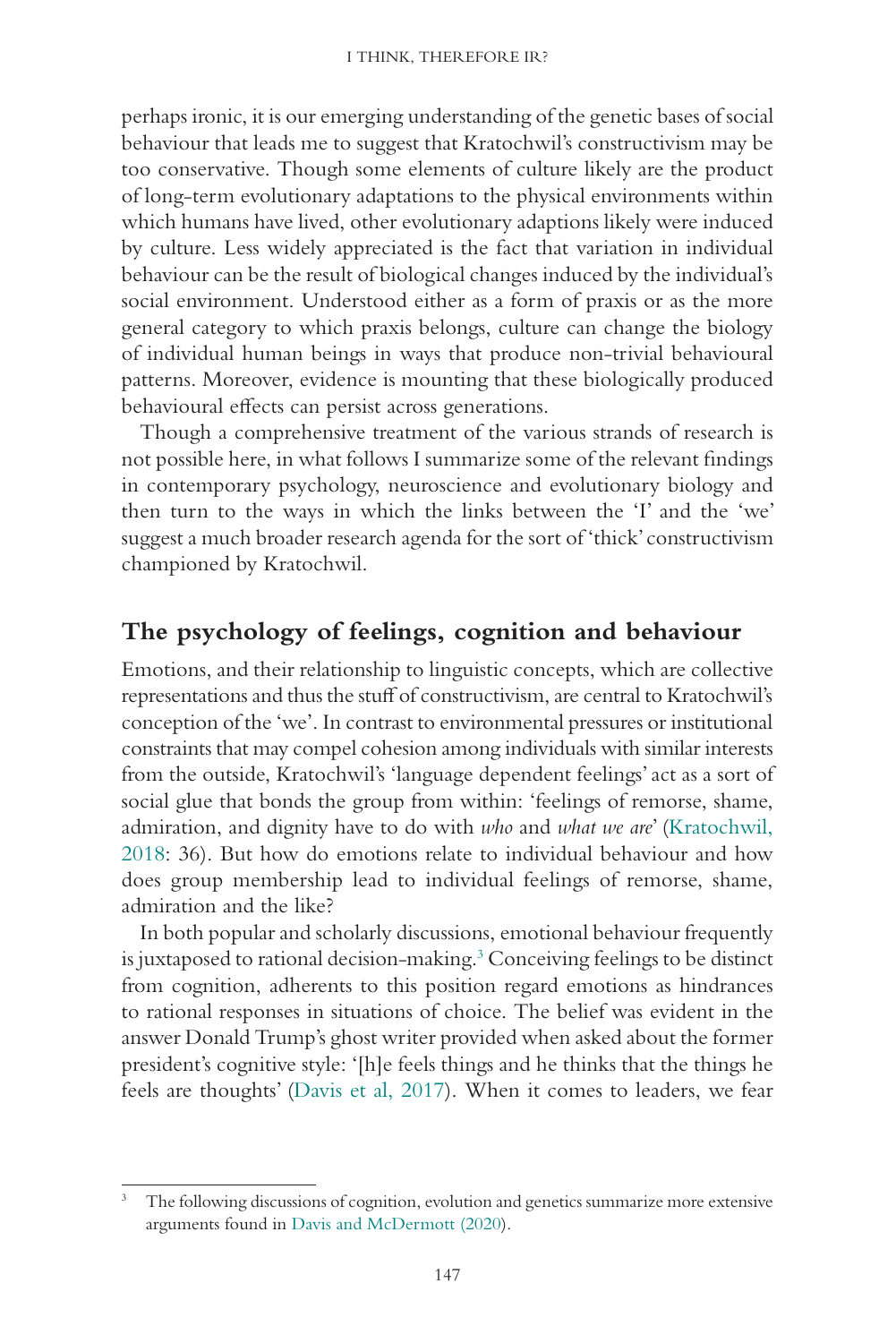the 'hot head', preferring individuals who can 'keep cool' under stress (see, e.g., Buckley and Ramzy, 2017).

The juxtaposition of emotional and rational – or indeed reasoned – decisionmaking no longer holds sway among psychologists and neuroscientists. Although certain intense emotions can confound productive decisionmaking (albeit often in quite systematic fashion), in most situations emotions are essential to sound, indeed rational, decision-making.<sup>4</sup> Without emotions, the notion of 'preference maximization' makes no sense. For what is a preference if not an affective attachment to one option in the light of others?

Rational choice models of decision-making routinely discuss the ordering of preferences with reference to the 'utility' some outcome would provide. Yet in Bernoulli's original articulation of the concept, utility was closely linked to the pleasure derived from a prospective outcome (see Bernoulli, 1954). Eschewing any reference to emotions, such models are at a loss to provide a plausible explanation for the origin of preferences. Some assert that preferences reflect the obvious and unmediated implications of the actors' environment. Thus, for neo-realists, a preference for 'security' replaces the emotion of 'fear' as the 'rational' response to anarchy (Waltz, 1979). Meanwhile, neoliberal theorists either postulate some universal interest – such as 'welfare', usually reduced to wealth – with preferences referring merely to an ordering of options on the basis of a subjective assessment of associated expected net benefits, or they relegate actor preferences to a domain that is defined as beyond the scope of their theory (for good discussions of the issues, see Legro [1996] and Moravcsik [1997]).

Advances in psychology and neuroscience support the link between emotions and preferences. Moreover, the evidence is consistent with the proposition that emotions are prior to preferences and that preferences do not require prior cognitive assessments of utility. Rather, preferences are the product of our evolutionary and personal developmental history.5 Although observable variation of preferences within groups provides evidence that the environment's effects are not strong enough to produce strict uniformity, they are nonetheless significant.

Preferences imply emotions, and emotions, it seems, do not require cognition. The converse, however, is not the case. When emotional faculties are seriously impaired, individuals are incapable of making decisions on the basis of the kind of cost–benefit calculations central to rational choice models. The original studies were clinical in nature and based on patients with damage to the brain's ventromedial prefrontal cortex. These patients

<sup>4</sup> For an extended discussion of the findings outlined here, see McDermott (2004).

<sup>5</sup> See Zajonc (1980, 1984), Kunst-Wilson and Zajonc (1980) and Zajonc and Markus (1982). Zajonc's arguments are not without their critics (see, e.g., Lazarus [1982, 1984]).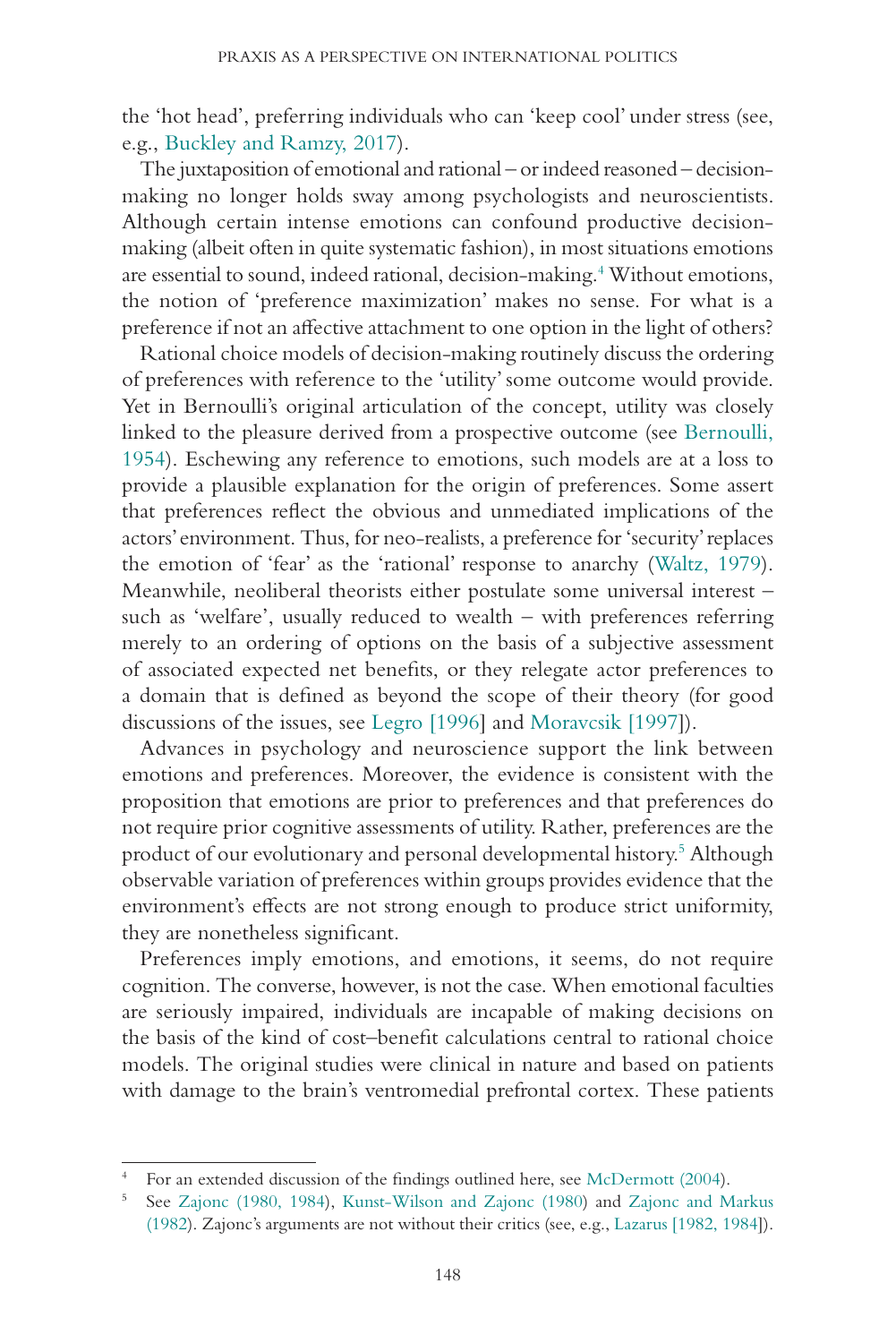frequently were unable to access and integrate emotions, an impairment that inhibited their ability to negotiate the decisions required in daily life. Without emotions to guide their decisions, otherwise intelligent persons with no impairments of memory, alertness or language skills often engage in a form of infinite regress, calculating and re-calculating the advantages and disadvantages of various choices, unable to settle on any particular option. Moreover, if they do decide, a seeming inability to envision the future consequences of current choices leads these individuals to opt for short-term gratification at the expense of longer-term gain (see Damasio, 1996; Damasio et al, 1994; see also Bechara et al, 1997, 2000). The overwhelming wealth of evidence led Damasio and his colleagues to conclude that emotions are a precondition, rather than a hindrance, to effective reasoning (Vogel, 1997).

If emotions are central to understanding how we reason and choose, then understanding the social origins and effects of different types of emotions on preferences, decision-making and social behaviour is an area where constructivists and psychologically oriented scholars of international relations and foreign policy should collaborate. Both psychology and constructivism share an interest in understanding how emotions influence behaviour, in particular how they serve as a form of social glue among individual members of a group. Each perspective provides an important component to the enterprise.

Aided by cognate research in the field of neuroscience, psychologists have developed a fuller understanding of the structures and processes of the human brain. In addition to the interplay between emotions and cognition that characterizes human brains in general, we now have a better understanding of the way the individual human brain develops in response to its social environment, the latter constituting the central focus of constructivist research.

### **Evolutionary legacy**

Our brains are the product of evolution and represent functional adaptations to the challenges faced by our forebears. And from an evolutionary standpoint, it makes sense that the brain would privilege emotions – such as fear or lust – over higher-order abstract reasoning. To put it simply, the survival of the individual and his or her genes depended on it. Advances in neural imaging have helped us better understand the spatial biology of the brain and how emotions relate to cognition. Neural fibres (efferents) from the peripheral senses flow more or less directly to the amygdala, the seat of the brain's emotional processing. The amygdala serves as a sort of 'gatekeeper', deciding which stimuli should be sent to the prefrontal cortex for further analysis. Rational analysis only takes place if the person feels emotionally and physically secure (LeDoux, 1996; Anderson and Phelps,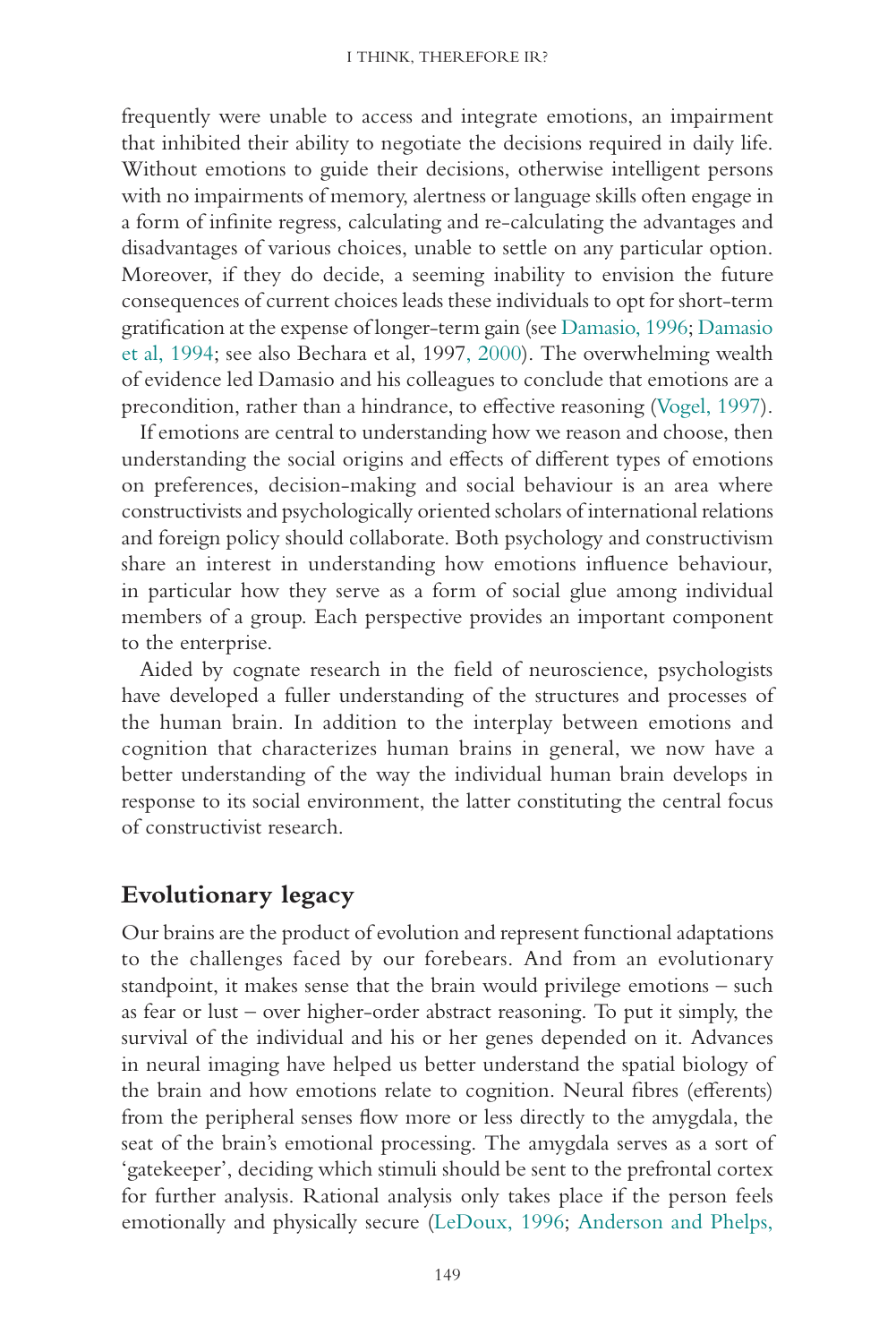2000; Nader et al, 2000; LeDoux, 2012). Again, this makes sense from an evolutionary perspective. Deliberation is not conducive to survival when the latter depends on fight-or-flight decisions. The primacy of affect over reason explains why the fear produced by unexpected noises often precedes the identification of the source of the noise (Damasio, 1996: 159).

Emotions also affect our memory in ways that structure subsequent perception and behaviour. Our memories of emotional reactions often are distinct from our memories of the details of the situation that originally produced them. Thus, we often know we didn't like something or someone, even if we can't remember why (Bargh, 1984). In the field of international affairs, we can expect strong emotions produced by an experience with a particular leader or country to be enduring and difficult to shake, even when the current situation no longer resembles the original encounter. Such mechanisms may also extend to our assessments of foreign policy strategies. If, for example, the failure of a particular strategy gave rise to strong emotions in the past, the mere thought of such an option may evoke an emotional response before anyone has had time to deliberate its suitability to a contemporary challenge. Damasio postulates that sensory information is physically embodied in the form of emotions. These 'somatic markers' influence subsequent decisions by providing a feeling for who or what is likely to produce pleasure or pain (Damasio, 1996).

Such findings relate to long-standing subjects of interest to students of international relations and foreign policy. Take, for example, the welldocumented phenomenon of analogous reasoning by foreign policy decisionmakers (May, 1973; Neustadt and May, 1986; Khong, 1992). Researchers have not only found that individuals gravitate towards analogies of events that were salient in their political youth, but also documented strong cohort effects. Thus, members of the Vietnam generation share a certain collective memory that is different from those who came of age during the Gulf War or post 9/11. The somatic marker hypothesis would suggest that strong memory of political events in early adulthood is produced not only because these were vivid and novel, but also because they aroused strong emotions. The impact of analogies is enhanced as the memory of these events revives the original emotional response.

### **From culture to cognition**

Applying insights from cognitive psychology to the study of foreign policy decision-making, scholars such as Robert Jervis, Richard Ned Lebow and Janice Gross Stein have demonstrated how the perceptions of foreign policy decision-makers are influenced by pre-existing beliefs, images and theories. In an effort to reduce complexity, resolve ambiguity and avoid the psychological discomfort produced by the pervasive need to confront value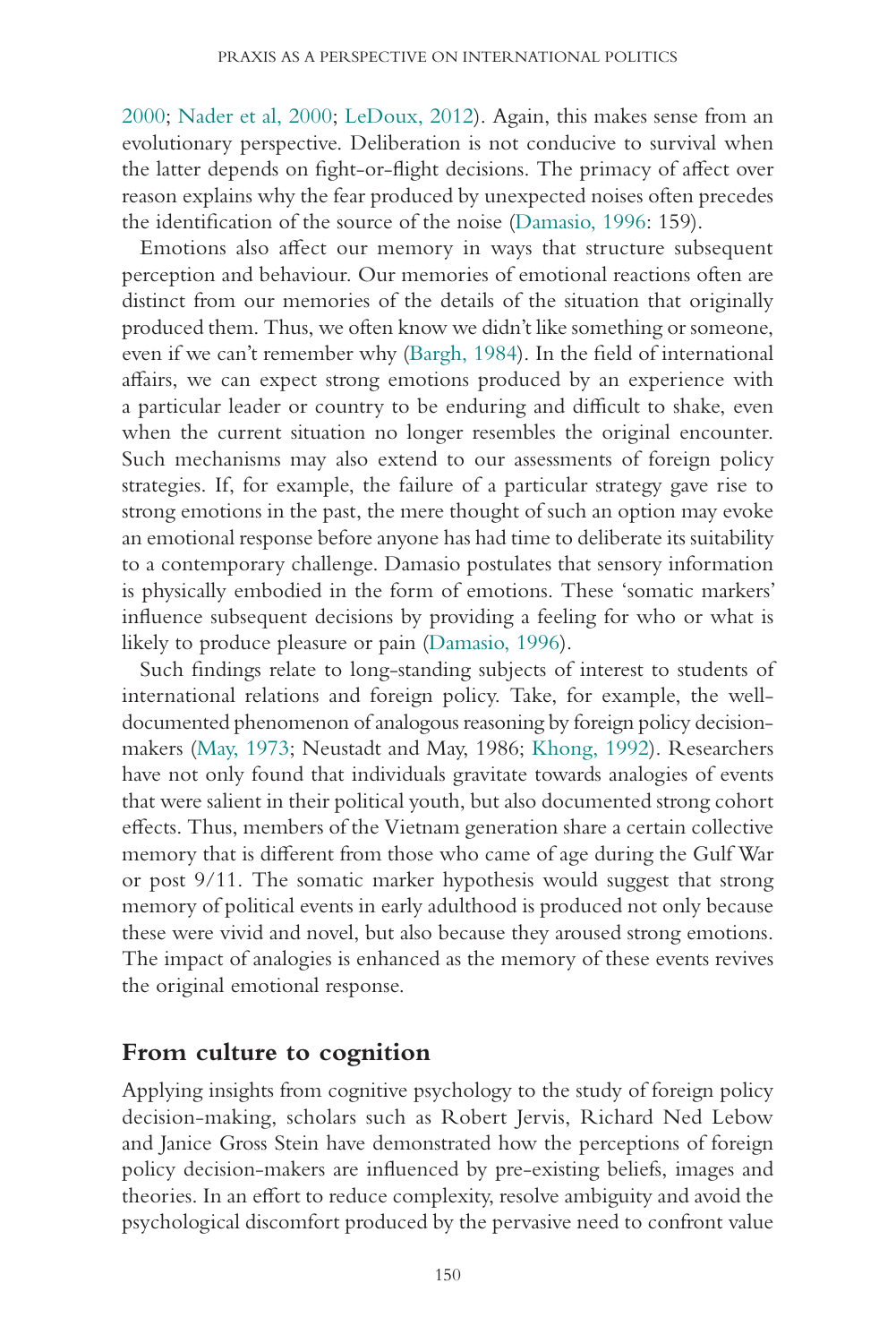trade-offs, decision-makers subconsciously resort to a variety of cognitive shortcuts that bias inferences in systematic ways. They exhibit a strong predisposition to perceive what they already know or expect; they tend to ignore or discount information that contradicts prior beliefs; and they assimilate ambiguous information to pre-existing beliefs (see Jervis, 1976; Lebow, 1981; Jervis et al, 1989).

Understanding misperception as a discrepancy between individual perceptions and 'reality' and individual, if systematic, deviations from the normative precepts of rational choice models of information processing, early work on the psychology of foreign policy decision-making was not concerned with the cultural origins of the baselines against which individual deviations could be established.<sup>6</sup> But as I have discussed at length elsewhere, the conceptual categories into which perceptions are assimilated vary widely across cultures and languages. Whether we are speaking of sounds or visual or tactile stimuli, individuals experience and interpret these in quite different ways depending on their socialization (see Davis, 2005: 10–60). Though most human beings are born with a very similar neural apparatus, non-trivial portions of the individual's neural development are conditioned by culturally determined stimuli, with subsequent important effects on higher-order cognitive processes such as reasoning.

Take, for example, the development of our auditory apparatus. Numerous studies have demonstrated that newborn babies are able to distinguish among phonemes that are not found in the language of their parents and that their parents can no longer 'hear'. Thus, babies born to English speaking parents in Canada could distinguish among phonetic contrasts in both English and Czech. If only exposed to English, however, they rapidly lost the ability to differentiate meaningful phonetic segments in Czech. While it appears that infants engage in prelinguistic categorization of sounds in ways that are relevant to the phonemic distinctions of adult speech, languages differ with regard to which phonemic categories they use and the location of the acoustic boundaries among these categories. As infants come to master their native language, the brain is modified in ways that allow it to distinguish between meaningful and irrelevant acoustic cues. Within eight to ten months of age, the infant brain is already losing the ability to distinguish among sounds not found in the languages to which it is exposed (see Miller and Eimas, 1983; Bahrick and Pickens, 1988; Mehler and Dupoux, 1994; Nelson, 1996).

Returning to one of the premises animating Kratochwil's deliberations, answering the question of 'what is' in social life does require us to move from the mind to the world. But in important ways, the mind itself is a product of the social world. How might this relate to questions of practice at the

 $6$  On the various interpretations of the term 'misperception', see Levy (2003).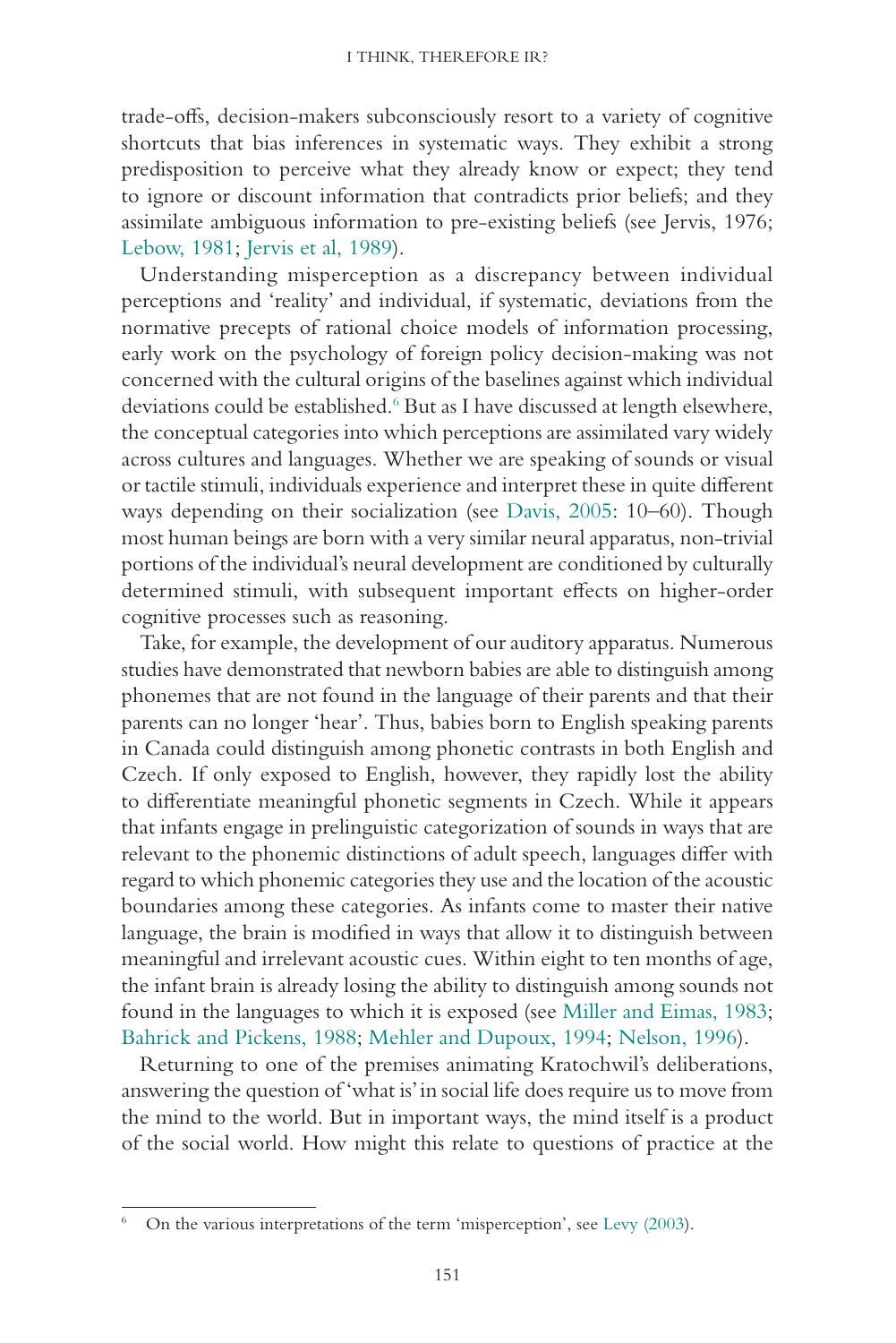centre of Kratochwil's tome? One obvious answer relates to the possibility for multiple descriptive and normative frames of the 'same' situation. While Kratochwil is certainly right to point out that practical arguments require us to move beyond mere cognition, in many cases cognition itself has already been constrained (or enabled) by culture. Cultural practice provides the very conceptual categories within which cognition itself takes place by directing our attention to some aspects of the situation at the expense of others. And as the example of infant language acquisition makes clear, these processes are subconscious and part of the deep structure of our cognitive apparatus.

# **Behavioural genetics**

The cognitive paradigm drew our attention to the ways in which the environment interacts with the decision-maker's mind to bias choice. Aided by the availability of rapid and relatively inexpensive sequencing technologies, a new generation of political scientists have begun to examine how the individual's genetic make-up interacts with the environment – social and physical – to influence behaviour. Although it is unlikely that any single gene can explain complex social behaviour, it is also unlikely that the influence of heritable traits on behaviour is insignificant. More likely is the possibility that multiple genes acting in concert across numerous causal pathways come to influence behaviour in systematic ways. The burgeoning field of epigenetics adds dimension, nuance and further complexity to this examination by focusing on the ways in which environmental factors can influence gene expression, which in turn can affect downstream behaviour through processes such as hormone release.7

Though the fields of behavioural genetics and behavioural epigenetics are truly in their infancy, researchers have already produced findings with potential application to questions of social order, international relations and foreign policy decision-making. Take, for example, the open question of the origins of trust that is so central to Kratochwil's critique of the Hobbesian account of the social contract and liberal theories of international institutions.<sup>8</sup> True, generalized trust seems conducive to cooperation. The provision of public goods has been shown to be more effective when levels of 'generalized' or 'social' trust are higher (Fehr and Gintis, 2007). When levels of generalized trust are higher, social and economic transactions are more

<sup>7</sup> For examples of the various causal pathways, see Boomsma et al (1999), Meyer-Lindberg et al (2006) and Ebstein et al (2010).

<sup>8</sup> For a somewhat similar critique of the standard liberal explanation for international institutions, see Rathbun (2012).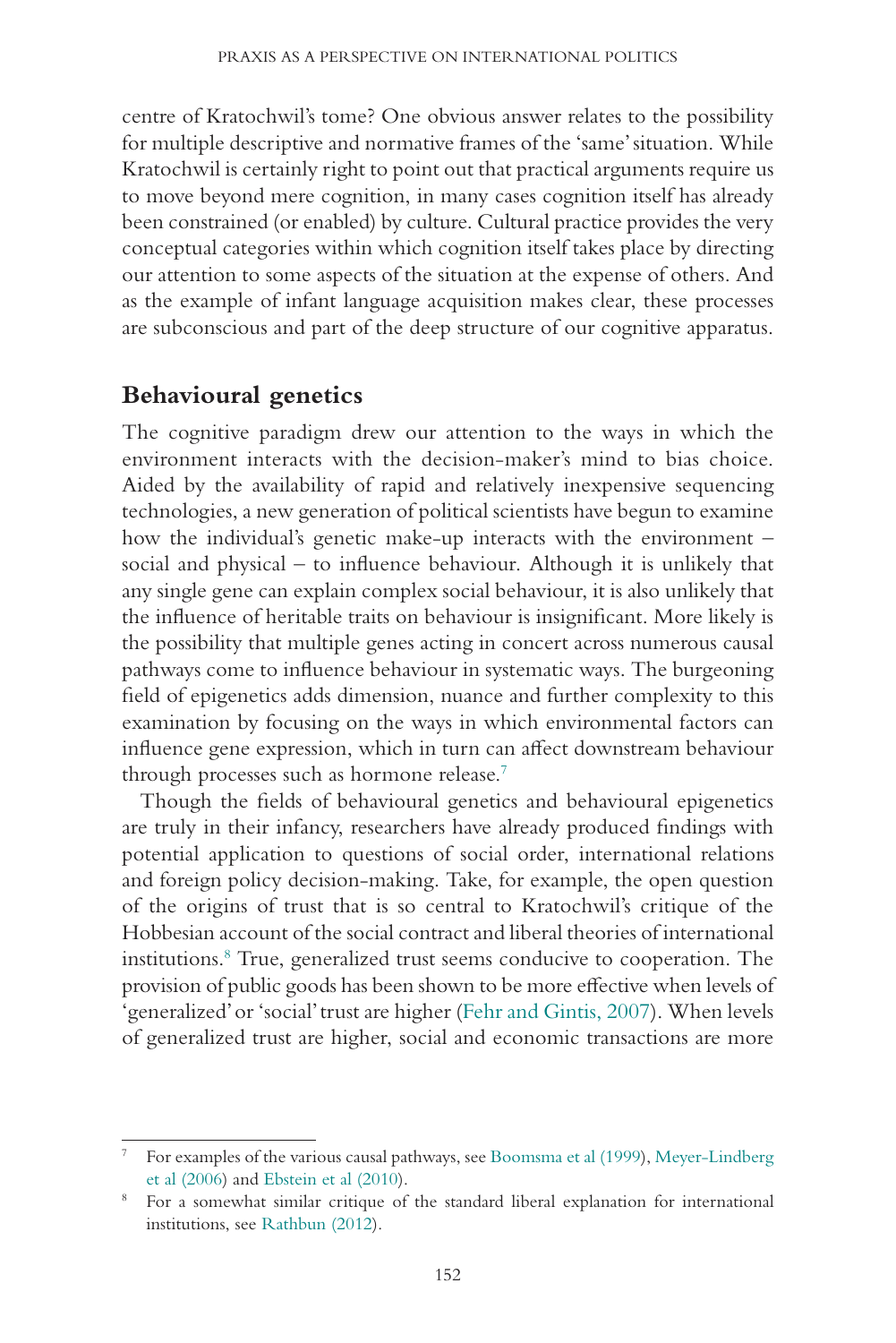efficient and the costs of policing compliance and punishing transgressions are lower than in situations of generalized mistrust (Mansbridge, 1999).

Previous scholarship explained variations in people's basic inclination to trust others in terms of environmental factors, including the individual's education, socio-economic status and socialization (Nie et al, 1996; Alesina and La Ferrara, 2002; Uslaner, 2002). These findings have been challenged by genetic studies focusing on monozygotic and dizygotic twins. For example, Sturgis and his colleagues set out to estimate the relative influence of genetic and environmental factors on subject scores on a multi-item trust scale. In contrast to those studies emphasizing the effects of socialization, they found that environmental factors experienced in common by sibling pairs produced no discernible effects. Only those environmental factors unique to the individual had a measurable effect on that individual's level of social trust. But the majority of the observed variance was accounted for by additive genetic factors (Sturgis et al, 2010). Though nature and nurture condition the individual's propensity to trust others, across the populations used for these studies, the former accounts for more of the observed variance than the latter.<sup>9</sup>

## **Cultural epigenetics?**

Genetic-based explanations provide a counterpoint to social science models that attribute behavioural variation to changes in one's environment or different positions individuals are said to occupy in some theoretically defined structure. Yet insofar as they are evolutionary in nature, genetic explanations are not completely reductionist. Much of our genetic makeup reflects adaptive responses to environmental challenges. Similarly, the new field of epigenetics proceeds from the premise that behaviour emerges from the interaction of our genes with the environment. The difference is that epigenetics focuses not only on the genes we have inherited, but on how environmental factors affect their operation and thereby condition downstream behaviour. A focus on genetics runs counter to the overwhelming tendency of social science to attribute behavioural variation to environmental factors alone. If social science has tended to privilege nurture over nature, the new field of behavioural epigenetics starts from the premise that behaviour emerges from factors at the interface between genes and environment. The focus is not only on what genes you have, but on how things 'around the gene' affect their operation and thereby downstream behaviour. Moreover, in some situations, genes and the environment can be thought of as mutually

<sup>9</sup> For a sampling of research attributing dispositions to genetics, see Arvey et al (1989), Bouchard et al (2004) and Alford et al (2005).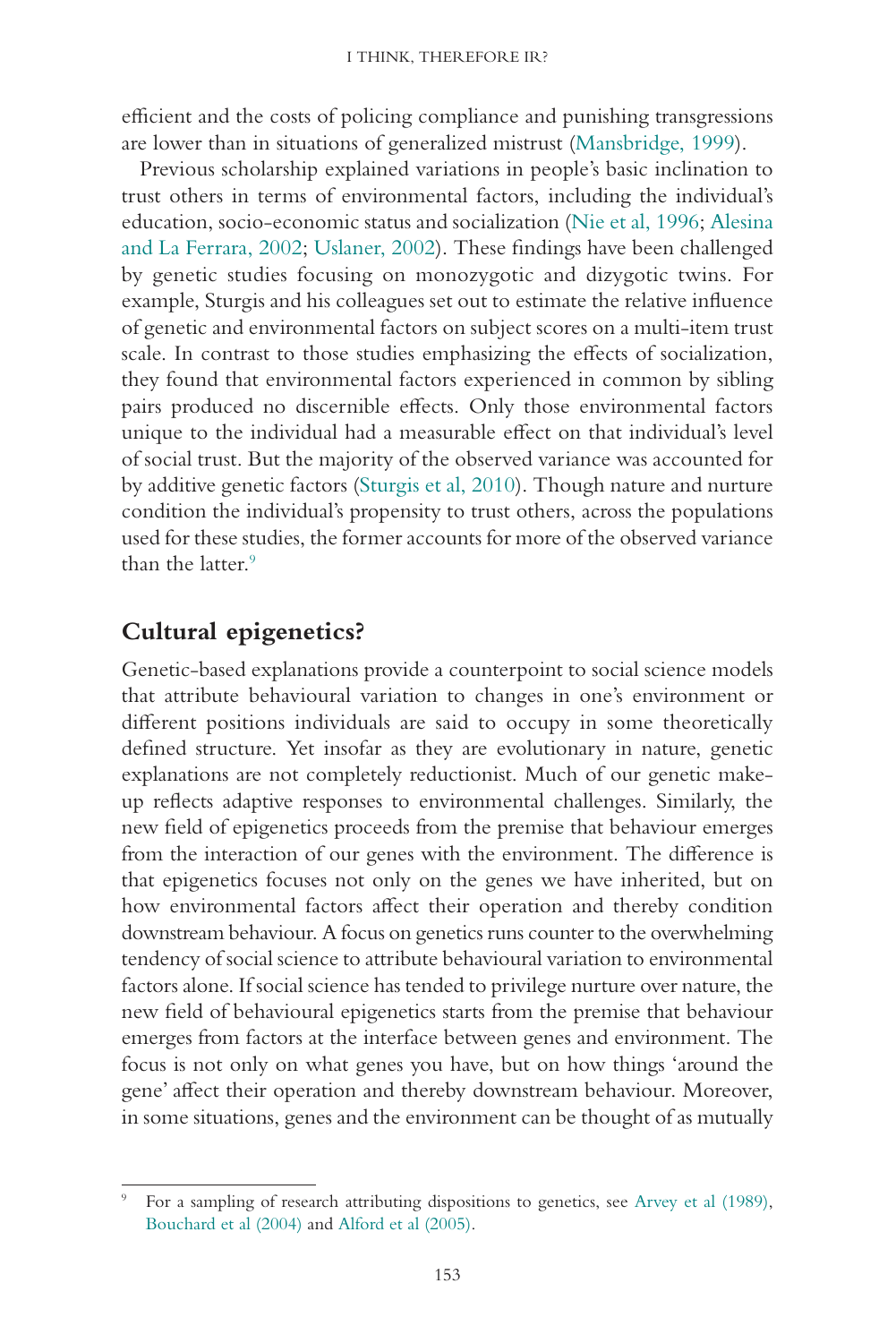constitutive, the social environment both cause and consequence of genetically influenced behaviours (McDermott and Hatemi, 2014).

Epigenetics is the study of the processes whereby genetic information is made available or unavailable for use in other biological processes. Disease, exposure to toxic chemicals or high levels of stress can have the effect of 'turning on' or 'turning off' specific genes. This in turn can affect other biochemical processes, with effects that eventually reach the level of behaviour. 'Histone acetylation' refers to processes whereby DNA segments become more accessible, gene expression is enhanced and the production of proteins associated with those genes is increased. 'Methylation', by contrast, inhibits access to DNA segments, decreases gene expression and subsequently reduces the production of associated proteins. These processes are ongoing and not unidirectional. For at least a subset of genes, environmental influences and experience can lead to methylation, demethylation and remethylation. The result is persistent functional change in the nervous system (see Powledge, 2011; Moore, 2017).

For example, laboratory studies of variations in the behaviour of mother rats towards their offspring discovered that denying newborn pups exposure to the frequent licking and grooming that is characteristic of mother rat behaviour produced highly methylated DNA segments within the cells of the brain's hippocampus. The consequent decrease in the production of a protein associated with stress regulation in turn produced adult rats that were significantly more fearful when exposed to stress compared with those rats that experienced maternal attention (Francis et al, 1999; Weaver et al, 2004; Weaver, 2007; Murgatroyd et al, 2009). Analogous effects have been documented in humans, with the hippocampal cells of adults who experienced abuse as children also exhibiting methylation in the region of the DNA association with the production of the protein (glucocorticoid receptor) important for the regulation of stress (McGowan et al, 2009; Palumbo et al, 2018). Moreover, studies of children who were institutionalized in Romanian orphanages and deprived of socio-emotional attention exhibited similar developmental deficits (Chugani et al, 2001; Eluvathingal et al, 2006).

But are the effects of such processes really of interest to social scientists, or indeed students of international relations? It seems hardly a stretch to hypothesize that parents exposed to ongoing civil or inter-state war will have relatively less time to devote to the social and emotional care of infants and children than parents in more peaceful settings. If such deprivations prove pervasive and durable, they probably enhance the prospect that significant populations within society will exhibit developmental pathologies with significant implications for subsequent levels of social cohesion. Although well-established social transmission belts, such as generalized tit-for-tat strategies or more thick processes of socialization, may provide a sufficient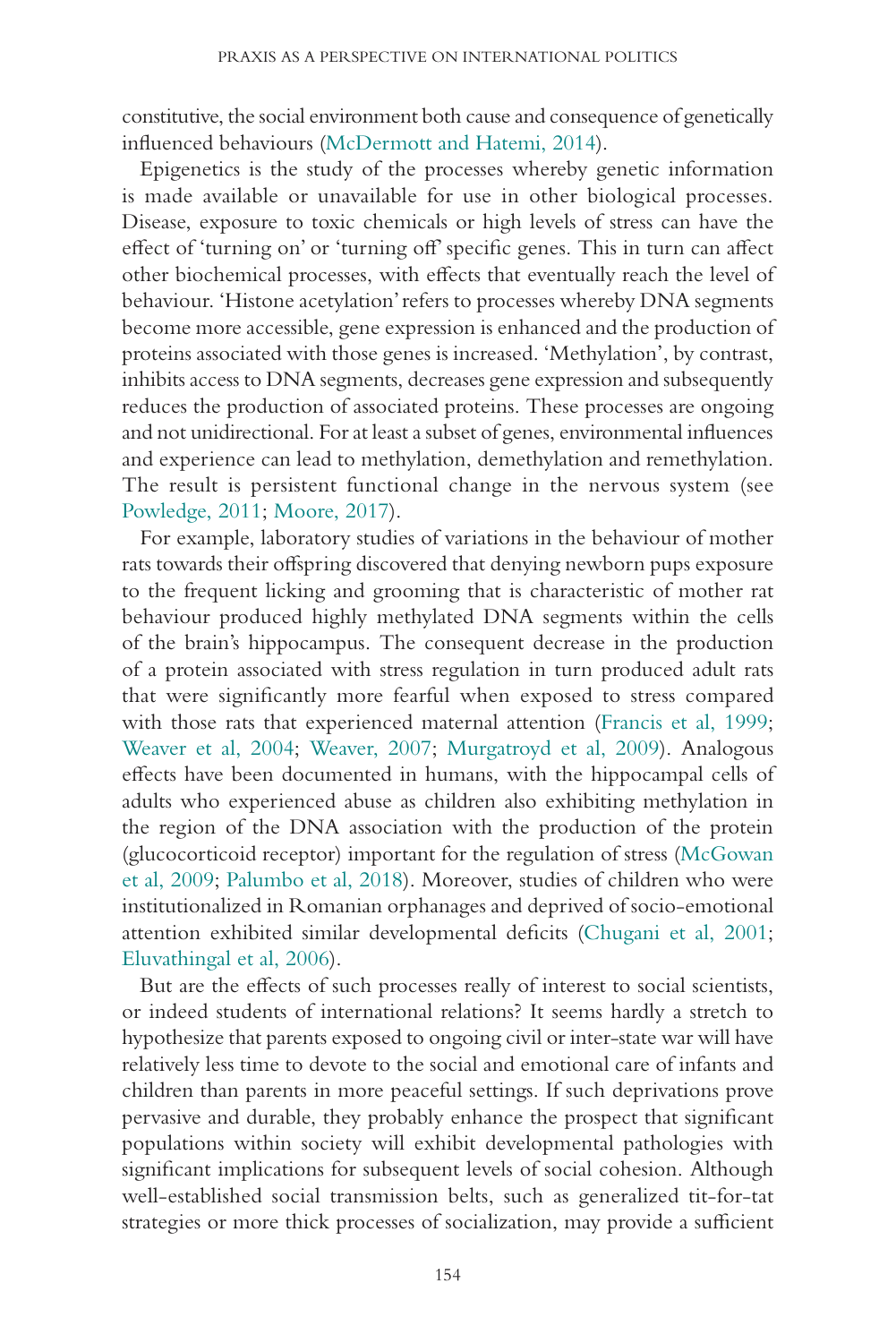basis for the perpetuation of anti-social behaviours, evidence is mounting that socially triggered epigenetic effects are heritable, a finding that suggests biological transmission of cultural attributes (or at least behavioural tendencies) across generations (Axelrod, 1984). For example, the daughters of Finnish women who were evacuated from their homes and separated from their families as children between 1941 and 1945 during Finland's war with the Soviet Union share the same high risk for mental illness as their mothers. By contrast, their cousins born to mothers not evacuated display an incidence of mental illness characteristic of the overall population (Santavirta et al, 2018). Similarly, women who were pregnant during the Dutch famine at the end of World War II gave birth to children who displayed much higher rates of diabetes, and this effect appears to exert itself across at least two generations (Painter et al, 2008).

Even when the direct effects of epigenetic processes on behaviour are limited in scope and domain, collective responses to the underlying pathologies might produce societal-level effects. For example, public health interventions designed to redress rising levels of diabetes – perhaps in the form of information campaigns designating certain foods as 'good' or 'bad' – if successful, could change long-standing cultural practices.

Social science is only beginning to contemplate the ways in which epigenetic mechanisms can help explain phenomena of interest. It remains an open question whether the explanations generated with reference to such processes will bring insights beyond those of existing social science models and theories. Careful attention to scope conditions is called for. For whereas the effects discussed previously appear to transmit across generations, early studies of epigenetic effects on social preferences suggest they may be of more limited durability (see, e.g., Hatemi, 2013). And, as mentioned earlier, scholars should resist the temptation to match a particular behaviour to a specific gene. Even when positive, the correlation between isolated genes and social traits most often accounts for only a small portion of observed behavioural variance (see Duncan and Keller, 2011).

Nonetheless, a focus on the ways in which socially constructed environmental conditions interact with biological processes at the level of individuals to produce genetic changes that subsequently influence aggregate social behaviour and thereby potentially culture allows us to dispense with simplistic nature versus nurture debates. The emerging fields of behavioural genetics and epigenetics point to the more promising framework of biological and social co-evolution.

## **Practising praxis**

To repeat an often misapplied aphorism: there is a difference between theory and praxis. Being an expert in physics and aerodynamics is not much help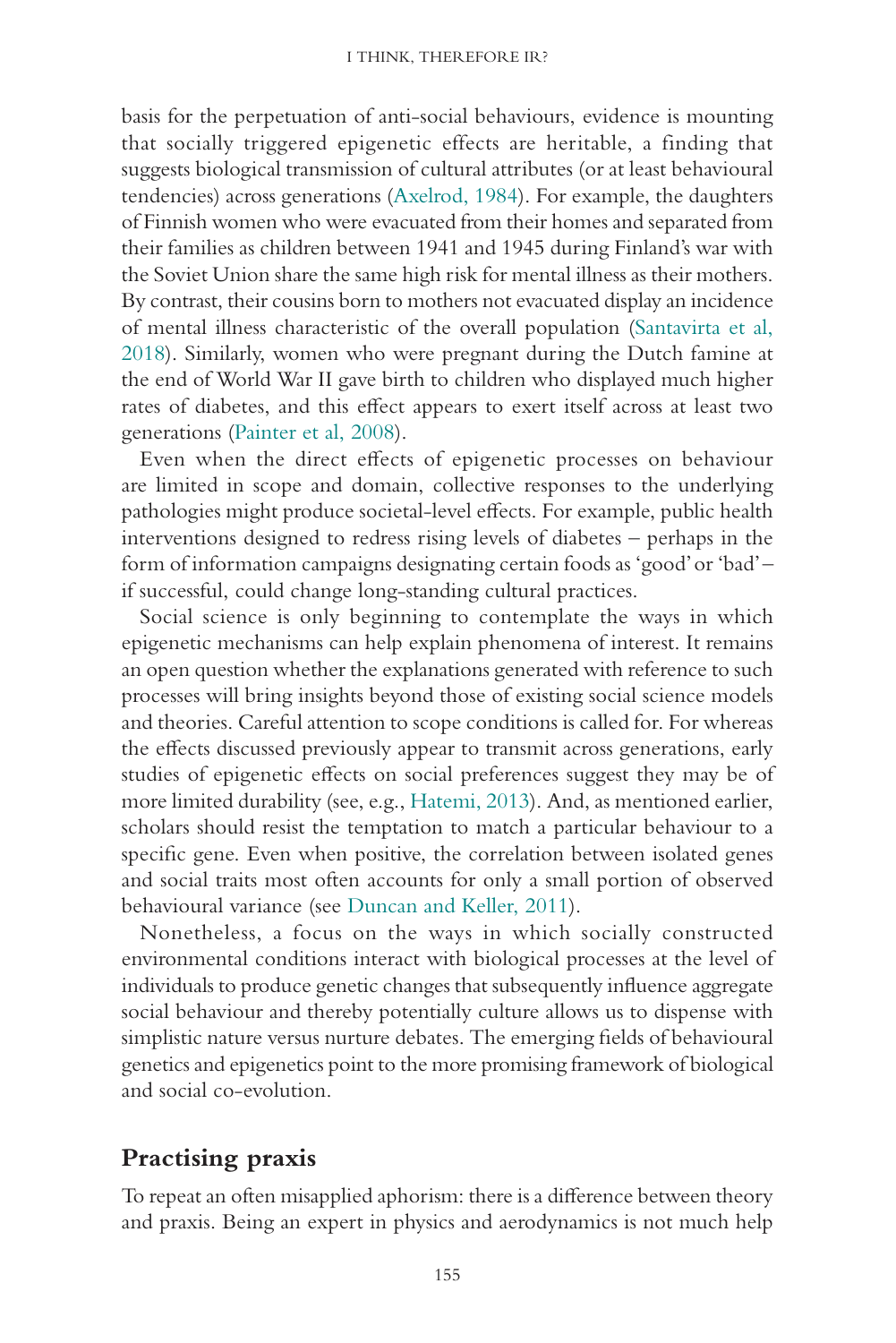on the tennis court. When trying to learn a new sport, *practice*, not theory, makes perfect (or at least is a necessary if not sufficient condition thereof). Neuroscientific advances have enhanced our understanding of how dexterity develops and point to a complex interaction between repeated play and neurological processes involving various areas of the brain, many of which require sleep in order to operate effectively. Both the size and the structure of the human brain change in response to environmental demands as action sequences are imprinted in synaptic connections in ways that allow even complex moves to become automated or habitual (see, e.g., Draganski et al, 2004; Meister and Buffalo, 2017).

While Kratochwil (2018: 425) is correct to note that praxis cannot be reduced to habit – for then innovation would not be possible – the relationship between habits and innovation is more symbiotic than his critique implies. Firstly, it appears that variability is essential to learning. To master a practice requires us to try it out in different ways. Secondly, innovation presupposes dexterity. One cannot improve upon that which one has not already mastered to some degree. Thirdly, by providing functional and reflex-like behaviours that help us to successfully navigate complex environments, habits actually free up cognitive resources, allowing for critical reflection over both the substance and form of praxis (Meister and Buffalo, 2017).

# **Psychobiology of praxis**

There can be no 'we' without individuals, but contemporary research in psychology, biology and neuroscience provides strong evidence that the 'I' is constituted by the 'we' in non-trivial ways. 'Co-constitution' seems a more apt methodological position than either reductionism (methodological individualism) or holism. While biology surely constrains what human beings can do, it is not immutable. And cultural variety is not merely a conditioned response to physical and social environmental challenges. Praxis is more than a store of lessons, scripts or standards that provide the thinking individual with functional responses to the complexities of social life and the terms according to which discourses over social questions may occur. It also (re-)structures the biological organism and in doing so both enables and constrains behaviour, which includes thinking and choice.

Because the thick constructivism defended by Kratochwil is silent as to the psychobiology of human agents, it is apt both to exaggerate our ability to make and remake the social world and to overlook the biological effects produced by the individual's social environment. This silence is ironic given Kratochwil's indebtedness to Hume, who was concerned with the 'anatomy of the mind' (Hume, 1896 [1739]: 326) and distinguished between 'impressions', a category that for him included emotions, and 'ideas', which he considered to be the product of thinking and reasoning (Hume,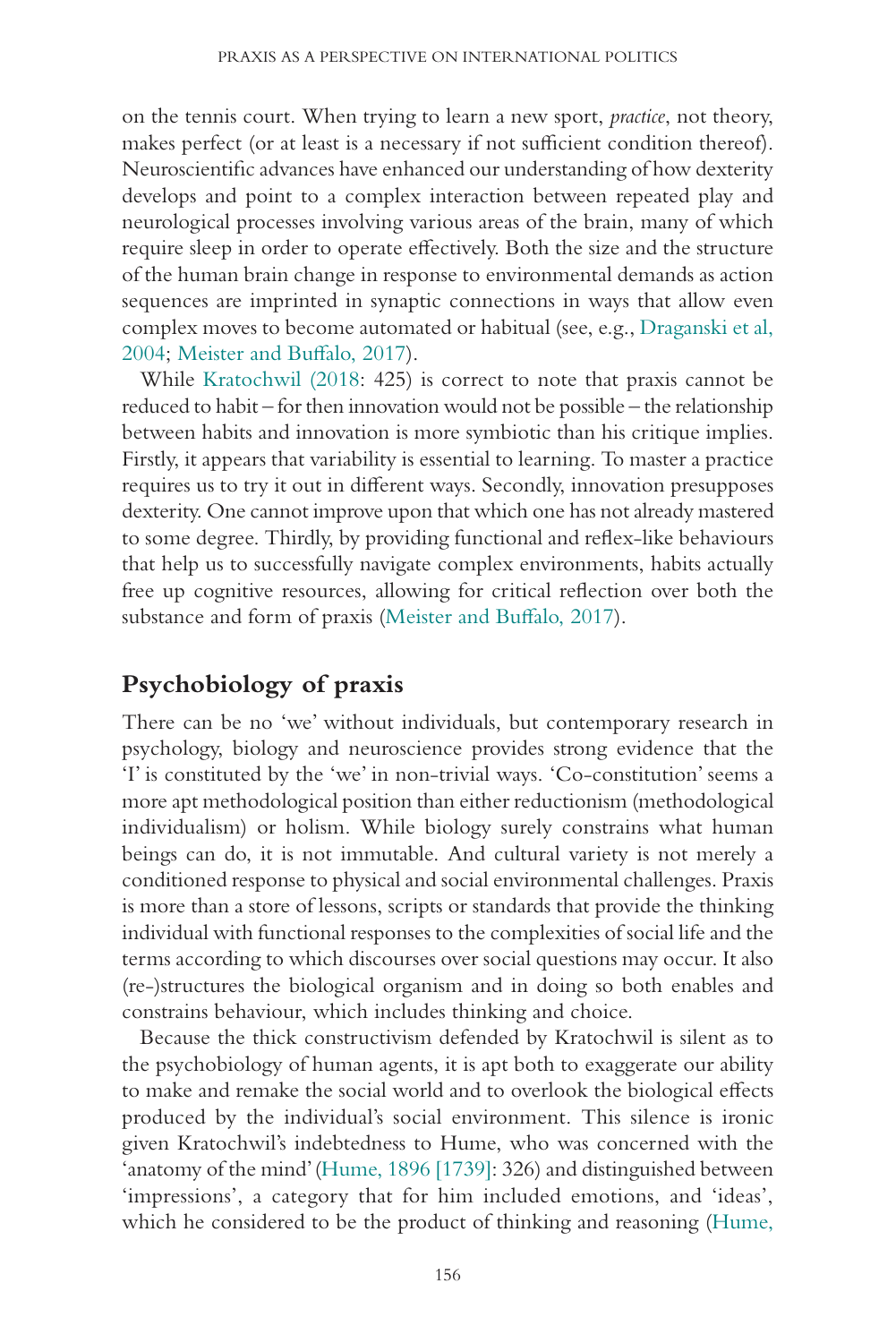1896  $[1739]$ : 1–4).<sup>10</sup> But because both constructivism and psychology share the conviction that to understand international relations requires us to understand how individuals perceive and construct reality, the study of praxis can only benefit from a sustained dialogue between these two modes of inquiry. How might collaboration proceed? In what follows, I briefly sketch out a hypothesized relationship between culture and psychology and in doing so try to show how 'we' and 'I' relate along some of the dimensions discussed previously.

Human beings perceive their world, experiences and fantasies in terms of a limited set of concepts and schemas, as otherwise we would be overwhelmed by the sheer volume of stimuli and impressions. Among the various categories used by individuals to make sense of their world are those pertaining to social groups. The cognitive imperative to classify individuals, including the self, into groups then gives rise to a social identity. Because social categories not only describe group attributes but also prescribe appropriate group behaviour, social identities imply behavioural consequences. The mechanism leading from categorization to behaviour is identification. One can belong to a particular group on the basis of some defining features without self-identifying as a member of the group. Hence, identification with a group is a psychological phenomenon, and social identity is that part of an individual's self-concept that derives from knowledge of membership in a social group. With identification comes affect, as the individual begins to attach emotional significance to group membership (Niedenthal and Brauer, 2012). When emotional attachments move beyond mere membership to include the symbols and values that are meaningful to the group as a whole, the first-person singular and plural merge and the 'I' becomes 'we'. Evidence of this process will be apparent in the emotional responses of individuals when group symbols, values, members or the group as a whole are the focus of praise or condemnation (Leonard et al, 2010; van Zomeren et al, 2010). In the first instance the individual will experience the emotion of pride, in the second, anger or fear. Because social categories have reference to the self, social categorization induces social comparison. Favourable or unfavourable comparisons to other groups can induce affective responses analogous to those produced by perceived threats or support for group symbols and values.<sup>11</sup>

If the human brain is predisposed to (self-)categorize, the world rarely provides ready-made and obvious categories. Of particular interest from the standpoint of a study of praxis is the fact that most objects or experiences are multidimensional and thus can be categorized in any number of ways. The

<sup>&</sup>lt;sup>10</sup> I am grateful to Nicholas Onuf for alerting me to this irony.

<sup>&</sup>lt;sup>11</sup> For the full articulation of the mechanism summarized here, see Larson  $(2012)$ .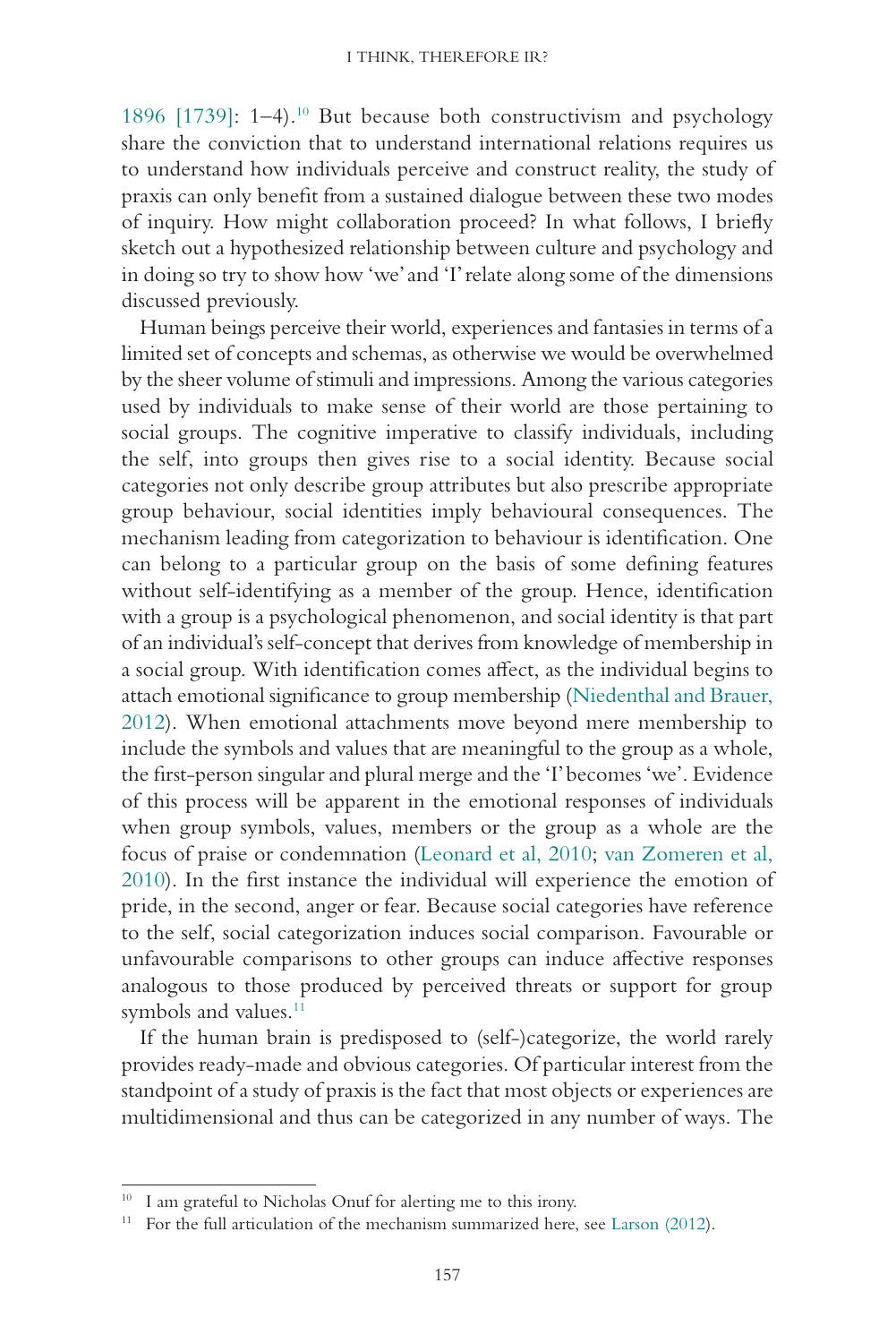question then shifts from the object or experience itself to the purposes of the attempt at categorization (Kratochwil, 2018: 378). What is the problem to be solved? Similarly, nature usually does not present us with a clearly defined list of dimensions according to which we can (or should) compare our group with others.12 To gain leverage over these questions requires the insights and methods of constructivism.

The foregoing sketch implies that there is no inherent dichotomy between psychology's focus on the individual's subjective experience of the world and constructivism's emphasis on the intersubjective component of social reality. Instead, emphasizing the co-constitution of the 'I' and the 'we' directs our attention to the ways in which subjectivity and intersubjectivity relate to and reinforce each other.

Paul Kowert (2012) offers a more specific articulation of the general argument in his exploration of the deontic force of obligations. How an idea or belief comes to exert a deontic force on actors, Kowert argues, is a question of both intersubjective understandings and the way the brain works. If we are to move beyond a mere instrumental conception of compliance, where the effects of rules and norms are produced via actors' calculations of the benefits of compliance as compared with the likely costs of non-compliance (usually conceived in terms of externally imposed negative sanctions), we necessarily must move beyond discourses based on intersubjective understandings to individual psychology. To understand an individual's sense of obligation requires us to link processes of reasoned judgement to the evocation of emotions, a position Kowert (2012: 35) associates with Hume. Again, linguistically oriented constructivists and psychologists each contribute insights that foster a better understanding of the issue involved:

[N]ormativity depends on creating feelings of obligation. For emotions to generate obligation, they must be linked to beliefs, and these beliefs must be capable of being articulated in certain ways. The constructivist interest in shared beliefs and in language thus gets an important part of the story right. Obligation does indeed require belief. Yet not all beliefs are normative (any more than all choices are rational): The functioning of language on the one hand and emotion on the other endows certain beliefs with normative force. (Kowert, 2012: 37)

<sup>12</sup> There is, however, evidence that evolution has predisposed humans to prefer some 'types' over others, especially when considering reproductive mates. Although some judgements show cultural variation, the evidence suggests that other predispositions are pre-cultural. See, for example, Jones and Hill (1993), Thornhill and Gangestad (1993) and Rhodes et al (2001).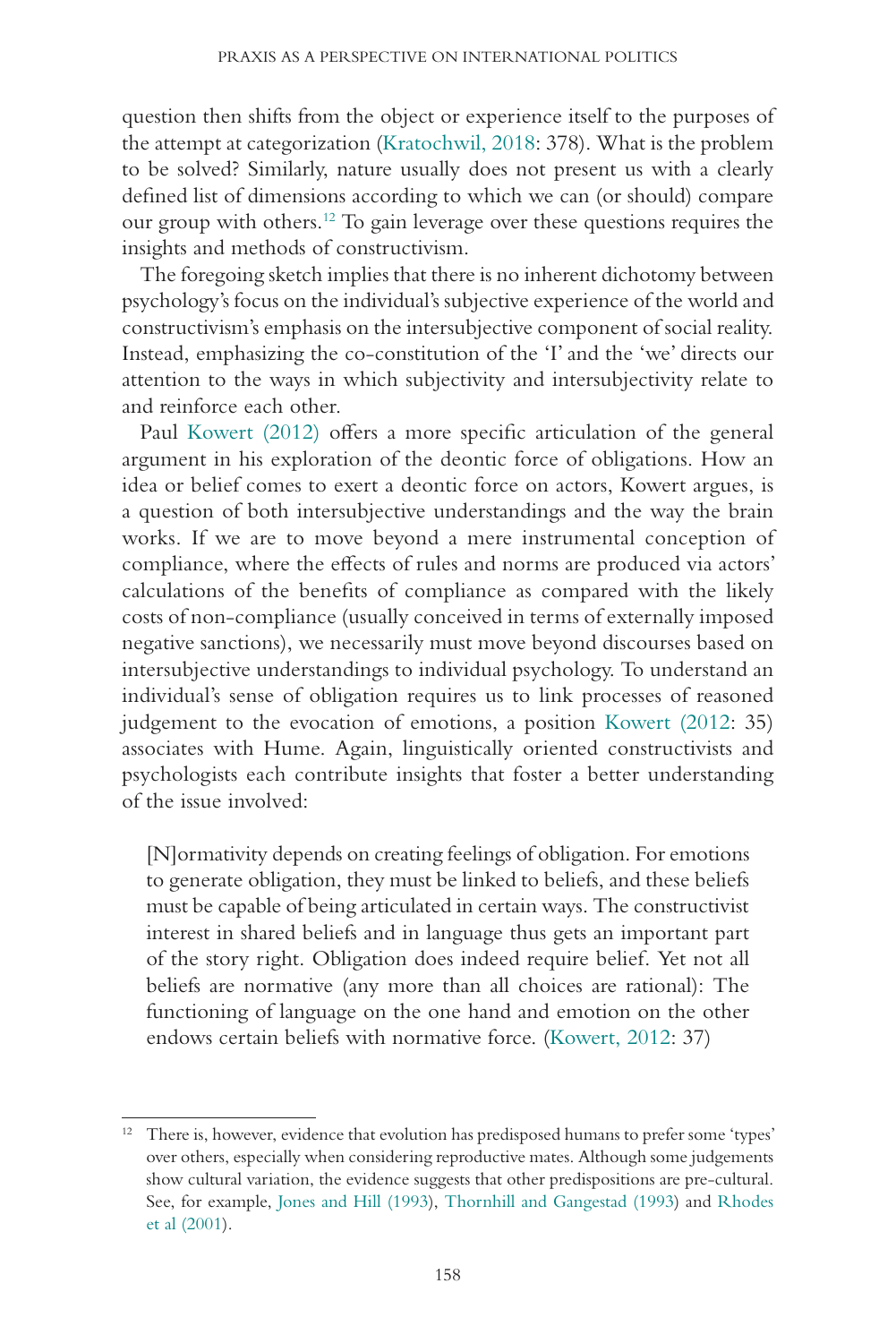A sense of obligation, then, is the result of a non-idiosyncratic characterization of some situation involving objects and/or events to which the individual has attached some feelings. To say that we cannot reduce shared understandings of situations, objects or events to the pre-linguistic drives or instincts of individuals does not negate the proposition that it is individual emotional reactions to these that provide obligations their moral or deontic force. Shared understandings provide us the *content* of obligations, but for obligations to produce effects, they must be meaningful for individuals (Kowert, 2012: 50). It is precisely via the internalization of intersubjective understandings that subjective experiences produce emotional responses that subsequently influence individual choice. In this way, psychology puts the group – or the collective 'we' in Kratochwil's formulation – into the individual 'I'.<sup>13</sup> It is this social identity that is then subject to manipulation through the various special rites and ceremonies created by communities for purposes of mobilizing memories and their associated emotions (Kratochwil, 2018: 33).

## **Conclusion**

Friedrich Kratochwil's *Praxis* is the culmination of a lifetime of scholarly critical reflection. In it, he returns to early topics and themes, such as the development of a Humean perspective on International Relations (IR) and the need for methods of analysis adequate to the task of analysing the origins, reproduction and effects of conventions as social rather than natural kinds (Kratochwil, 1981, 1984). Though many of the themes are familiar to the generations of scholars influenced by his early work, they no longer seem exotic or radical. A giant of the constructivist turn in IR scholarship, Kratochwil (Kratochwil, 1989, 1994, 2006) is directly responsible for the (near) mainstream status now accorded the many research programmes directed at understanding, inter alia, the role of intersubjective understandings; history and memory; legal and moral reasoning; as well as questions of identity, in international life. And owing to the 'practice turn', the claim that knowing is not merely a question of subsuming individual cases under general laws or principles – but also about *knowing how* to proceed with goal-directed activity in the light of unknowable and ever changing circumstances – while not universally accepted, continues to attract adherents (Kratochwil, 2018: 414–16).

But what does it mean to 'keep going' when the signposts of constructivist praxis and the attendant 'rules of the road' are not only extended to help us navigate new terrain but *de*- or *re*-based in ways that fundamentally subvert the original purposes of the conventions? The intersubjectivity of standards

<sup>&</sup>lt;sup>13</sup> For a concise review of the relevant research in psychology, see Smith and Mackie (2016).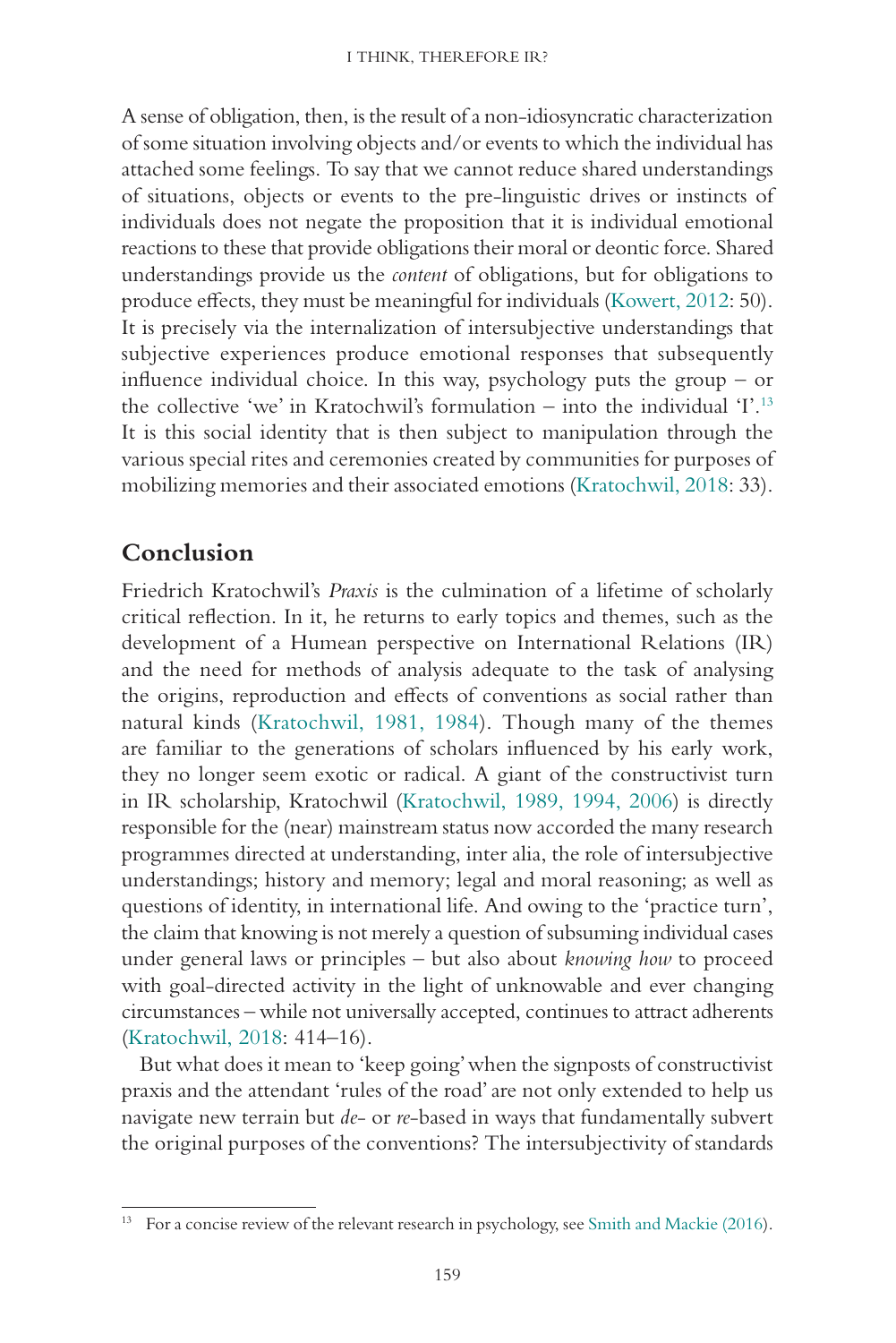may provide some defence against idiosyncratic justifications, but how are we to adapt when symbols and rituals are instrumentalized to conjure the 'we' in pursuit of tyranny (Kratochwil, 2018: 463)? When priests and pastors increasingly are exposed as imposters and even the most senior judges are suspected of being little more than artful penmen, selected on the basis of their willingness to serve the needs of the politician, appeals to the law or morals will not do, as these are precisely the objects of debasement.

Given the current state of national and international affairs, it seems no accident that Kratochwil ends his tome with some thoughts on the future of politics. Echoing Hannah Arendt, he wonders how to inspire new political projects that would allow free people to reconcile their individual and collective projects (Kratochwil, 2018: 472). It is a question many readers will share and are likely to repeat after having read this monumental reflection: how *do* 'we' recover collective intentionality in pursuit of a common understanding of the good life, and what can '*I*' do?

#### **References**

- Adler, Emanuel (2019) *World Ordering: A Social Theory of Cognitive Evolution* (Cambridge: Cambridge University Press).
- Alesina, Alberto and Eliana La Ferrara (2002) 'Who trusts others?', *Journal of Public Economy* 85, 2, pp 207–34.
- Alford, John R., Carolyn L. Funk and John R. Hibbing (2005) 'Are political orientations genetically transmitted?', *American Political Science Review* 99, 2, pp 153–7.
- Anderson, Adam K. and Elizabeth A. Phelps (2000) 'Perceiving emotion: there's more than meets the eye', *Biology* 10, 15, 551–4.
- Arvey, Richard D., Thomas J. Bouchard, Nancy L. Segal and Lauren M. Abraham (1989) 'Job satisfaction: environmental and genetic components', *Journal of Applied Psychology* 74, 2, pp 187–92.
- Axelrod, Robert (1984) *The Evolution of Cooperation* (New York: Basic Books).
- Bahrick, Lorraine E. and Jeffrey N. Pickens (1988) 'Classification of bimodal English and Spanish language passages by infants', *Infant Behavior and Development* 11, 3, pp 277–96.
- Bargh, John A. (1984) 'Automatic and conscious processing of social information', in Robert S. Wyer and Thomas K. Scrull (eds), *Handbook of Social Cognition* (3rd edn) (Hillsdale, NJ: Erlbaum), pp 1–43.
- Bechara, Antoine, Hanna Damasio, Daniel Tranel and Antonio R. Damasio (1997) 'Deciding advantageously before knowing the advantageous strategy', *Science* 275, 5304, pp 1293–5.
- Bechara, Antoine, Daniel Tranel and Hanna Damasio (2000) 'Characterization of the decision-making deficit of patients with ventromedial prefrontal cortex lesions', *Brain* 123, 11, pp 2189–202.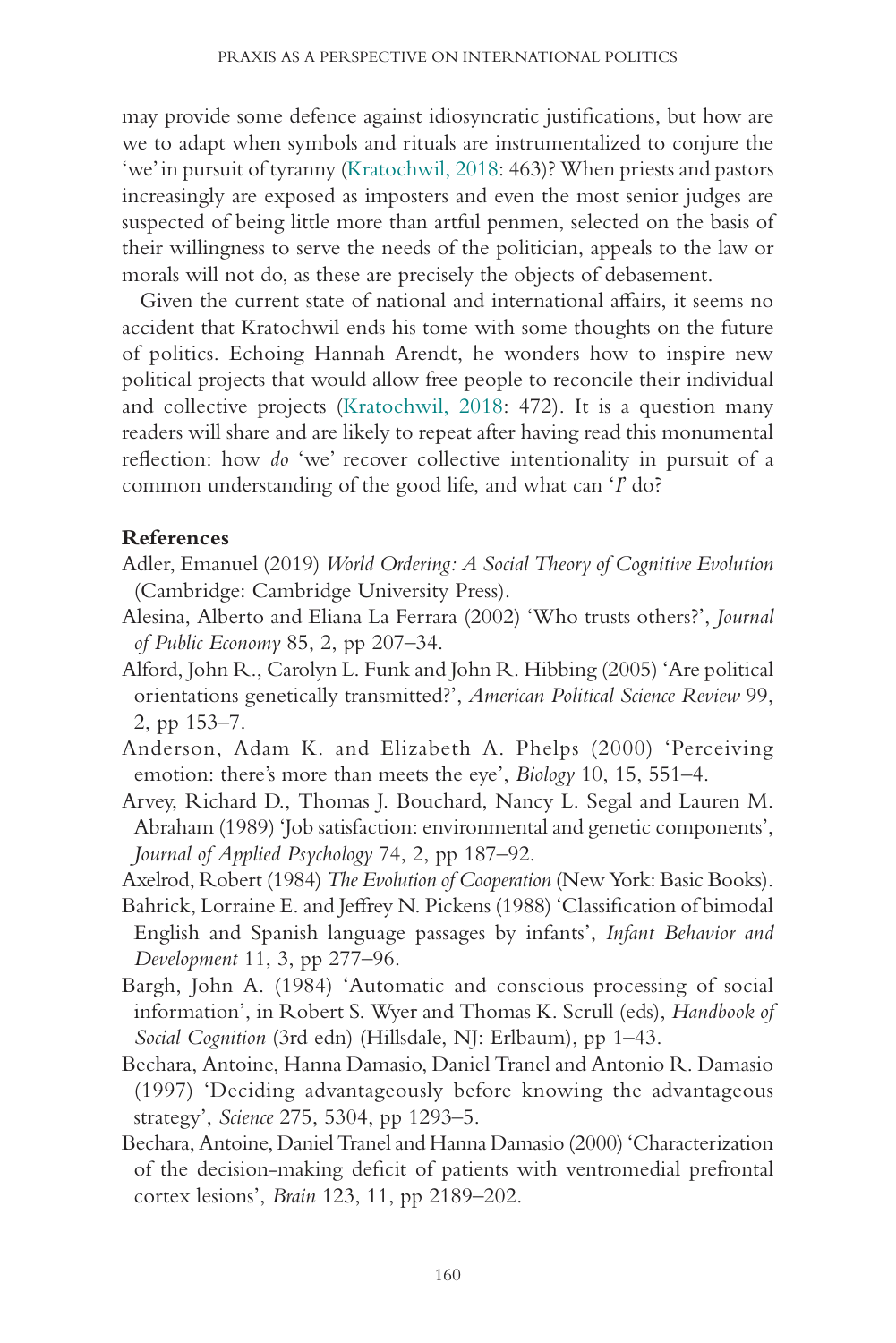- Bernoulli, Daniel (1954) 'Exposition of a new theory on the measurement of risk', *Econometrica* 22, 1, pp 23–36.
- Boomsma, Dorret I., J.C. de Geus Eco, G. Carolina van Baal and Judith R. Koopmans (1999) 'A religious upbringing reduces the influence of genetic factors on disinhibition: evidence for interaction between genotype and environment on personality', *Twin Research* 2, 2, pp 115–25.
- Bouchard, Thomas J., Nancy L. Segal, Auke Tellegen, Matthew McGue, Margaret Keyes and Robert Krueger (2004) 'Evidence for the construct validity and heritability of the Wilson–Patterson Conservatism Scale: a reared-apart twins study of social attitudes', *Journal of Personality and Individual Differences* 34, 6, pp 959–69.
- Buckley, Chris and Austin Ramzy (2017) 'China's state media slams Trump's "emotional venting" on Twitter', *New York Times*, 2 August, p A5.
- Chugani, Harry T., Michael E. Behen, Otto Muzik, Csaba Juhász, Ferenc Nagy and Diane C. Chugani (2001) 'Local brain functional activity following early deprivation: a study of postinstitutionalized Romanian orphans', *Neuroimage* 14, 6, pp 1290–301.
- Damasio, Antonio R. (1996) *Descartes' Error: Emotion, Reason, and the Human Brain* (New York: Putnam and Sons).
- Damasio, Hanna, Thomas Grabowski, Randall Frank, Albert M. Galaburda and Antonio R. Damasio (1994) 'The return of Phineas Gage: the skull of a famous patient yields clues about the brain', *Science* 264, 5162, pp 1102–5.
- Davis, James W. (2005) *Terms of Inquiry: On the Theory and Practice of Political Science* (Baltimore, MD: Johns Hopkins University Press).
- Davis, James W. and Rose McDermott (2020) 'The past, present, and future of behavioral IR', *International Organization* 75, 1, pp 147–7.
- Davis, James W., Symone D. Sanders, Tony Schwartz and Evgeny Morozov (2017) 100 days of President Trump – 47th St. Gallen Symposium, Panel Discussion at the 47th Annual St. Gallen Symposium, 4 May, available at: [https://www.youtube.com/watch?v=qFaLrN\\_jwcU,](https://www.youtube.com/watch?v=qFaLrN_jwcU) accessed 26 February 2021.
- Draganski, Bogdan, Christian Gaser, Volker Busch, Gerhard Schuierer, Ulrich Bogdahn and Arne May (2004) 'Changes in grey matter induced by training', *Nature* 427, pp 311–12.
- Duncan, Laramie E. and Matthew C. Keller (2011) 'A critical review of the first 10 years of candidate gene-by-environment interaction research in psychiatry', *American Journal of Psychiatry* 168, 10, pp 1041–9.
- Ebstein, Richard P., Salomon Israel, Soo Hong Chew, Songfa Zhong and Ariel Knafo (2010) 'Genetics of human social behavior', *Neuron* 65, 6, pp 383–408.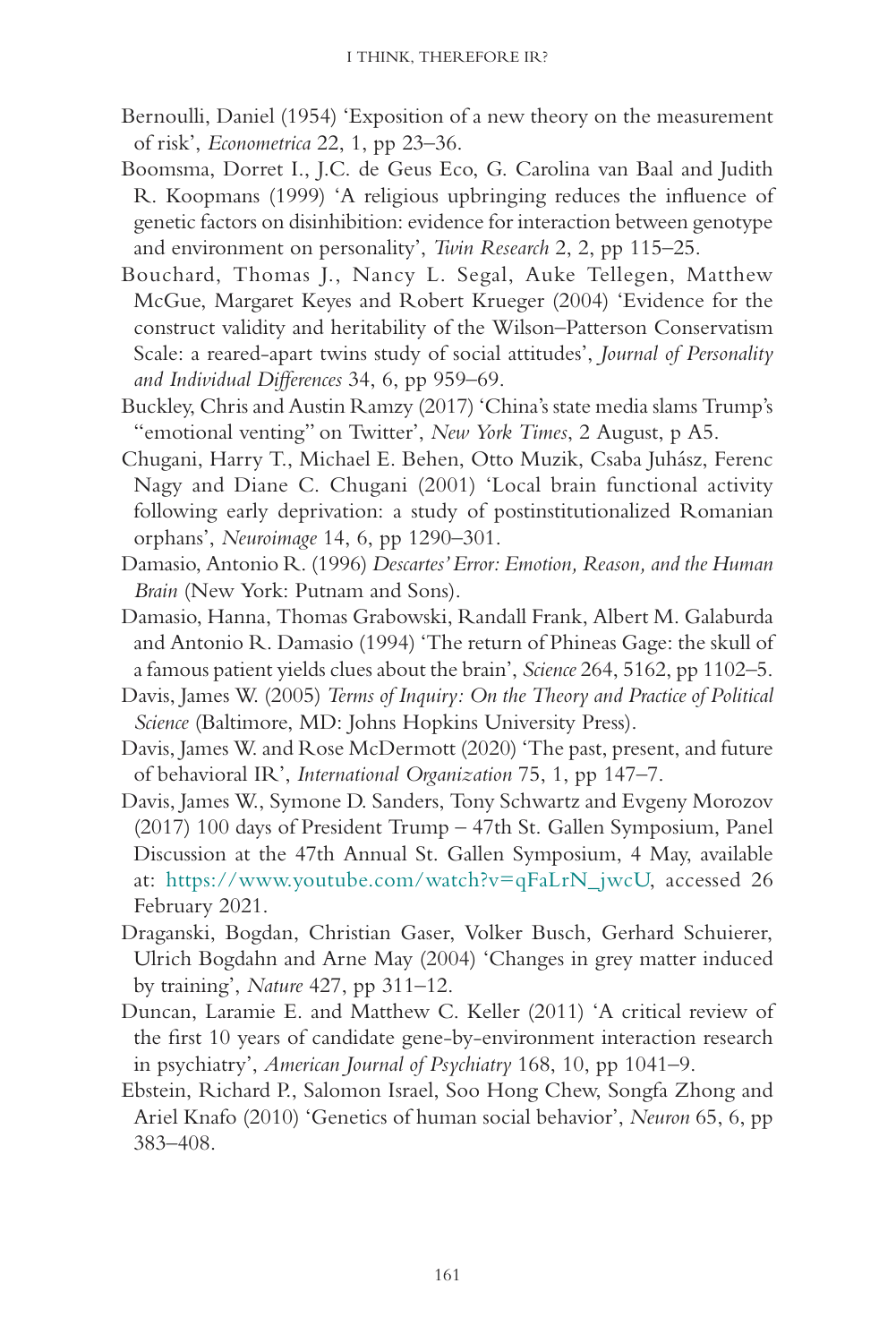- Eluvathingal, Thomas J., Harry T. Chugani, Michael E. Behen, Csaba Juhász, Otto Muzik, Mohsin Maqbool, Diane C. Chugani and Malek Makki (2006) 'Abnormal brain connectivity in children after early severe socioemotional deprivation: a diffusion tensor imaging study', *Pediatrics* 117, 6, pp 2093–100.
- Fehr, Ernst and Herbert Gintis (2007) 'Human motivation and social cooperation: experimental and analytical foundations', *Annual Review of Sociology* 33, pp 43–64.
- Francis, Darlene, Josie Diorio, Dong Liu and Michael J. Meaney (1999) 'Nongenetic transmission across generations of maternal behavior and stress responses in the rat', *Science* 286, 5422, pp 1155–8.
- Hatemi, Peter K. (2013) 'The influence of major life events on economic attitudes in a world of gene–environment interplay', *American Journal of Political Science* 57, 4, pp 987–1007.
- Hume, David (1896 [1739]) *A Treatise of Human Nature* (Oxford: Clarendon Press).
- Jervis, Robert (1976) *Perception and Misperception in International Politics* (Princeton, NJ: Princeton University Press).
- Jervis, Robert, Richard Ned Lebow and Janice Gross Stein (1989) *Psychology and Deterrence* (Baltimore, MD: Johns Hopkins University Press).
- Jones, Doug and Kim Hill (1993) 'Criteria of facial attractiveness in five populations', *Human Nature* 4, 3, pp 271–96.
- Khong, Yuen Foong (1992) *Analogies at War: Korea, Munich, Dien Bien Phu, and the Vietnam Decisions of 1965* (Princeton, NJ: Princeton University Press).
- Kowert, Paul A. (2012) 'Completing the ideational triangle: identity, choice, and obligation in international relations', in Vaughn P. Shannon and Paul A. Kowert (eds), *Psychology and Constructivism in International Relations: An Ideational Alliance* (Ann Arbor: University of Michigan Press), pp 30–53.
- Kratochwil, Friedrich (1981) *The Humean Conception of International Relations* (Princeton, NJ: Princeton University, Center of International Studies).
- Kratochwil, Friedrich (1984) 'Errors have their advantage', *International Organization* 38, 2, pp 305–20.
- Kratochwil, Friedrich (1989) *Rules, Norms and Decisions: On the Conditions of Practical and Legal Reasoning in International Relations and Domestic Affairs* (Cambridge: Cambridge University Press).
- Kratochwil, Friedrich (1994) 'The limits of contract', *European Journal of International Law* 5, 4, pp 465–91.
- Kratochwil, Friedrich (2006) 'History, action and identity: revisiting the "second" great debate and assessing its importance for social theory', *European Journal of International Relations* 12, 1, pp 5–29.
- Kratochwil, Friedrich (2018) *Praxis: On Acting and Knowing* (Cambridge: Cambridge University Press).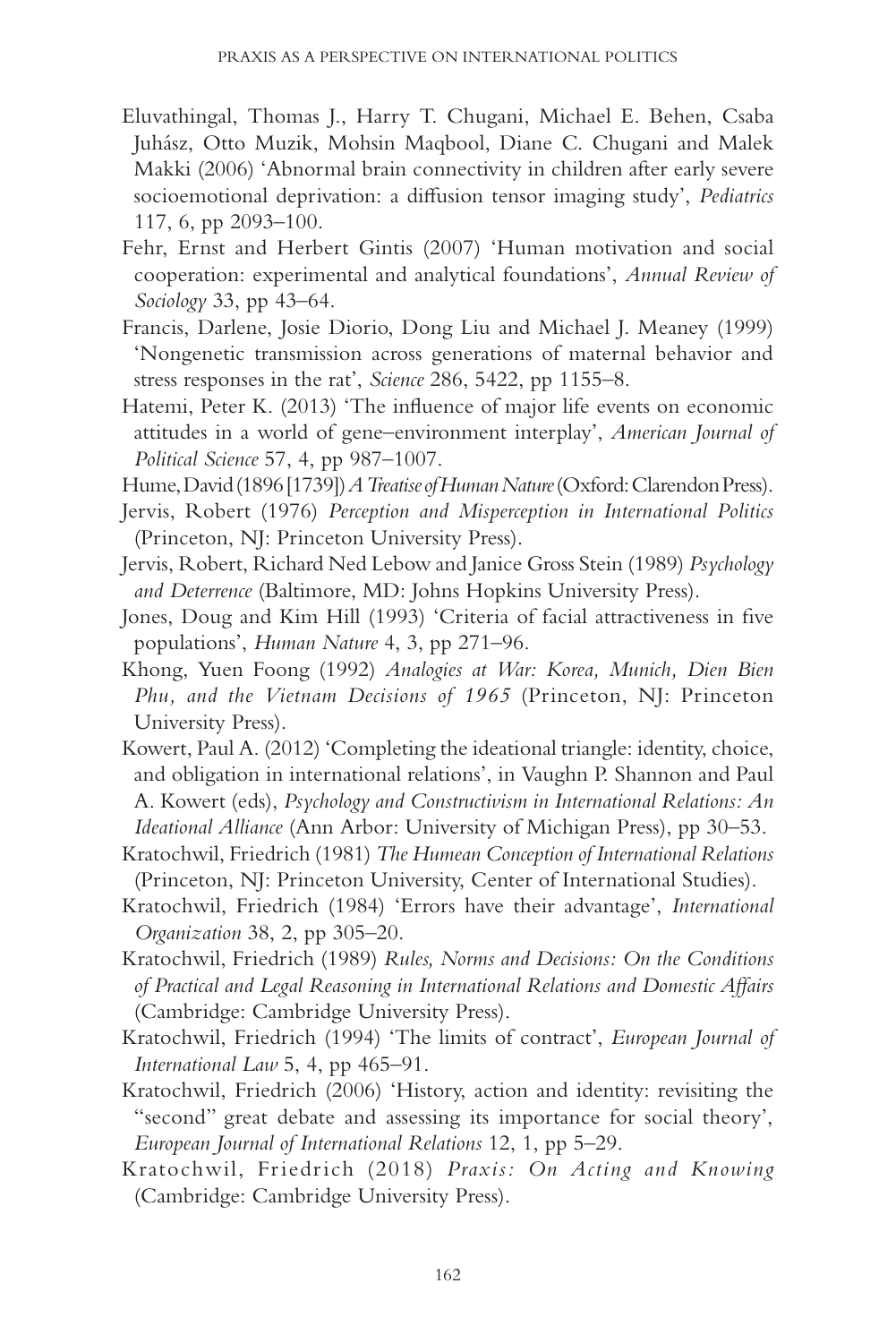- Kunst-Wilson, William R. and Robert B. Zajonc (1980) 'Affective discrimination of stimuli that cannot be recognized', *Science* 207, 4430, pp 557–8.
- Larson, Deborah Welch (2012) 'How identities form and change: supplementing constructivism with social psychology', in Vaughn P. Shannon and Paul A. Kowert (eds), *Psychology and Constructivism in International Relations: An Ideational Alliance* (Ann Arbor: University of Michigan Press), pp 57–75.
- Lazarus Richard S. (1982) 'Thoughts on the relation between emotion and cognition', *American Psychologist* 37, 9, pp 1019–24.
- Lazarus, Richard S. (1984) 'On the primacy of affect', *American Psychologist* 39, 2, pp 124–9.
- Lebow, Richard Ned (1981) *Between Peace and War: The Nature of International Crises* (Baltimore, MD: Johns Hopkins University Press).
- LeDoux, Joseph E. (1996) *The Emotional Brain* (New York: Simon and Schuster).
- LeDoux, Joseph E. (2012) 'Rethinking the emotional brain', *Neuron* 73, 4, pp 653–76.
- Legro, Jeffrey W. (1996) 'Culture and preferences in the international cooperation two-step', *American Political Science Review* 90, 1, pp 118–37.
- Leonard, Diana J., Wesley G. Moons, Diane M. Mackie and Elliot R. Smith (2010) ' "We're mad as hell and we're not going to take it anymore": anger self-stereotyping and collective action', *Group Processes and Intergroup Relations* 14, 1, pp 99–111.
- Levy, Jack S. (2003) 'Political psychology and foreign policy', in David O. Sears, Leonie Huddy and Robert Jervis (eds), *Oxford Handbook of Political Psychology* (Oxford: Oxford University Press), pp 261–3.
- Mansbridge, Jane (1999) 'Altruistic trust', in Mark E. Warren (ed), *Democracy and Trust* (Cambridge: Cambridge University Press), pp 290–309.
- May, Ernest R. (1973) '*Lessons*' *of the Past: The Use and Misuse of History in American Foreign Policy* (New York: Oxford University Press).
- McDermott, Rose (2004) 'The feeling of rationality: the meaning of neuroscientific advances for political science', *Perspectives on Politics* 2, 4, pp 691–706.
- McDermott, Rose and Peter K. Hatemi (2014) 'Political ecology: on the mutual formation of biology and culture', *Political Psychology* 35, 1, pp  $111 - 27$ .
- McGowan, Patrick, Aya Sasaki, Ana C. D'Alessio, Sergiy Dymov, Benoit Labonté and Moshe Szyf (2009) 'Epigenetic regulation of the glucocorticoid receptor in human brain associates with childhood abuse', *Nature Neuroscience* 12, 3, pp 342–8.
- Mead, George H. and Charles W. Morris (1967) *Mind, Self and Society from the Standpoint of a Social Behaviorist* (Chicago, IL: University of Chicago Press).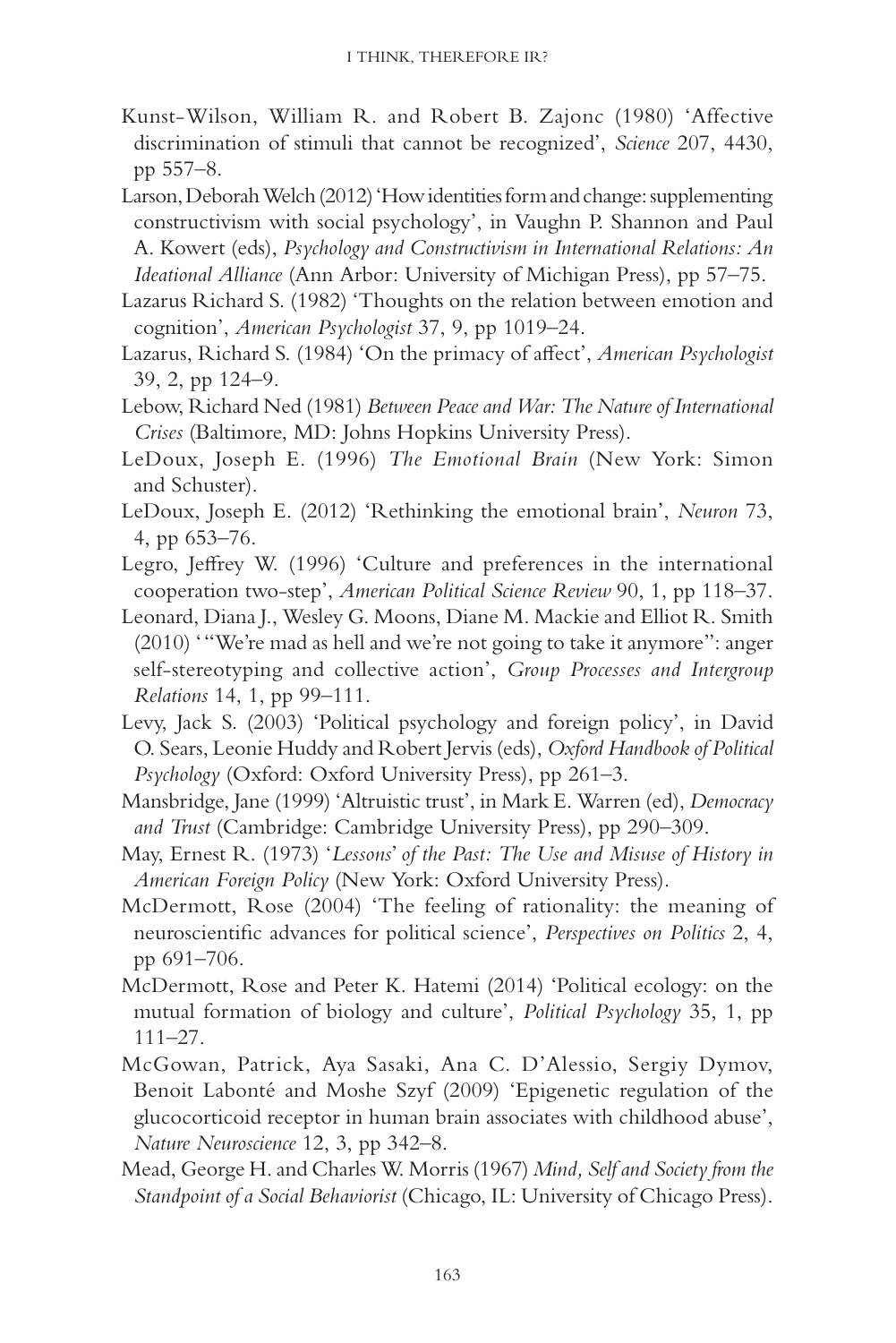- Mehler, Jacques and Emmanuel Dupoux (1994) *What Infants Know* (Cambridge: Blackwell).
- Meister, Miriam L.R. and Elizabeth A. Buffalo (2017) 'Memory', in P. Michael Conn (ed), *Conn's Translational Neuroscience* (Cambridge, MA: Academic Press), pp 693–708.
- Meyer-Lindberg, Andreas, Carolyn B. Mervis and Karen Faith Berman (2006) 'Neural mechanisms in Williams's Syndrome: a unique window to genetic influences on cognition and behavior', *Nature Reviews Neuroscience* 7, 5, pp 380–93.
- Miller, Joanne L. and Peter D. Eimas (1983) 'Studies on the categorization of speech by infants', *Cognition* 13, 2, pp 135–65.
- Moore, David S. (2017) 'Behavioral epigenetics', *WIREs System Biology and Medicine* 9, 1, pp 1–8.
- Moravcsik, Andrew (1997) 'Taking preferences seriously: a liberal theory of international politics', *International Organization* 51, 4, pp 513–53.
- Murgatroyd, Chris, Alexandre V. Patchev, Yonghe Wu, Vincenzo Micale, Yvonne Bockmühl, Dieter Fischer, Florian Holsboer, Carsten T. Wotjak, Osborne F.X. Almeida and Dietmar Spengler (2009) 'Dynamic DNA methylation programs persistent adverse effects of early-life stress', *Nature Neuroscience* 12, 12, pp 1559–66.
- Nader, Karim, Glenn E. Schafe and Joseph E. LeDoux (2000) 'Fear memories require protein synthesis in the amygdala for reconsolidation after retrieval', *Nature* 406, pp 722–6.
- Nelson, Katherine (1996) *Language in Cognitive Development: Emergence of the Mediated Mind* (Cambridge: Cambridge University Press).
- Neustadt, Richard E. and Ernest R. May (1986) *Thinking in Time: The Uses of History for Decision-Makers* (New York: Free Press).
- Nie, Norman H., Jane Junn and Kenneth Stehlik-Barry (1996) *Education and Democratic Citizenship in America* (Chicago, IL: University of Chicago Press).
- Niedenthal, Paula M. and Markus Brauer (2012) 'Social functionality of human emotion', *Annual Review of Psychology* 63, pp 259–85.
- Painter, Rebecca C., Clive Osmond, Peter Gluckman, Mark Hanson, D.I.W. Phillips and Tessa J. Roseboom (2008) 'Transgenerational effects of prenatal exposure to the Dutch famine on neonatal adiposity and health in later life', *BJOG: An International Journal of Obstetrics and Gynaecology* 15, 10, pp 1243–9.
- Palumbo, Sara, Veronica Mariotti, Caterina Iofrida and Silvia Pellegrini (2018) 'Genes and aggressive behavior: epigenetic mechanisms underlying individual susceptibility to aversive environments', *Frontiers in Behavioral Neuroscience* 12, 117, pp 1–8.
- Powledge, Tabitha M. (2011) 'Behavioral epigenetics: how nurture shapes nature', *BioScience* 61, 8, pp 588–92.